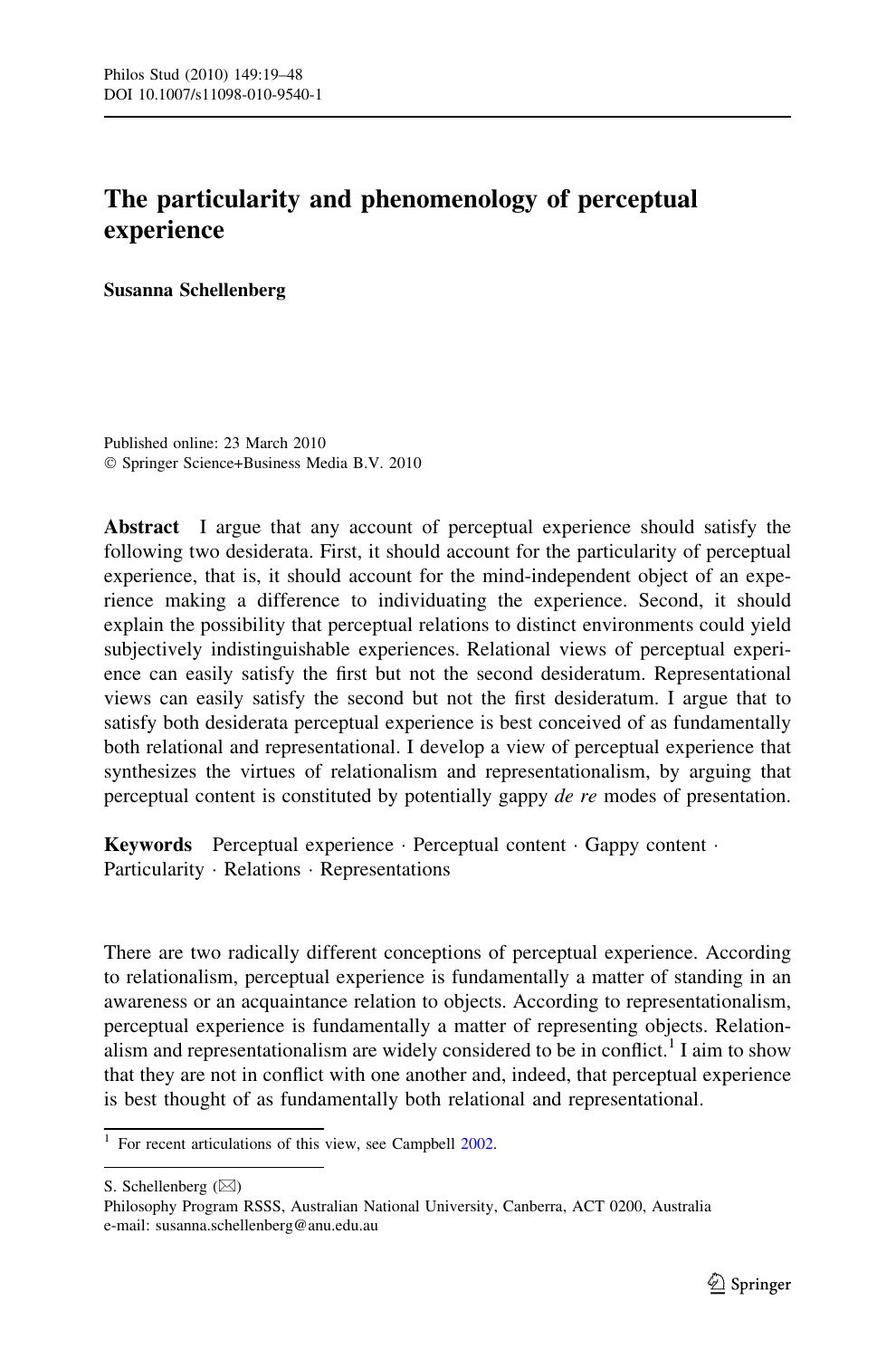I will focus on what I take to be two desiderata for any account of perceptual experience. One desideratum is to account for the particularity of perceptual experience, that is, to account for the mind-independent object of an experience making a difference to individuating the experience. Let us call this the *particularity* desideratum. The other desideratum is to explain what accounts for the subjective indistinguishability of perceptual experiences of distinct environments. Let us call this the *indistinguishability desideratum*. As I will argue, relationalism can easily satisfy the particularity desideratum, but not the indistinguishability desideratum. By contrast, representationalism can easily satisfy the indistinguishability desideratum, but not the particularity desideratum. I will offer a synthesis of these approaches that satisfies both desiderata.

In §1 and §2, I will discuss these two desiderata by articulating the problems of what I will call austere relationalism and austere representationalism. To a first approximation, austere relationalism is a view according to which perceptual experience lacks any representational component, while austere representationalism is a view according to which perceptual experience lacks any relational component. In §3, I will consider several ways of understanding the thesis that perceptual experience is both relational and representational. In §4, I will argue that the virtues of relationalism and representationalism can be synthesized, if the content of experience is understood in terms of potentially gappy *de re* modes of presentation. I will defend this thesis by developing what I call the Fregean gappy content view. In §5, I will show how this view makes it possible to satisfy both the particularity and the indistinguishability desiderata.

The aim of this project is purely positive and my argument for the Fregean gappy content view is an inference to the best explanation. I will consider many competitor views along the way, however, I will argue against them only to the extent that it helps motivate and situate the view I will develop in a broader philosophical context.

First, it is necessary to make a few terminological remarks. When I speak of an experience without further qualification, I mean an experience that is a perception, a hallucination, or an illusion. I will focus on the case of experiencing *objects*, but analogous arguments can be made for the cases of experiencing properties, events, or scenes. When I speak of objects without further qualifications, I mean material, mind-independent objects, such as cats, cups, or carrots. Finally, when I speak of representationalism without further qualifications, I mean no more than a view according to which perceptual experience necessarily has content insofar as it is fundamentally a matter of representing objects, properties, events, or scenes. This thesis is agnostic on all the possible ways of understanding the relationship between the content and phenomenology of experience. Indeed, it is compatible with thinking that there are aspects of the phenomenology of perceptual experience that are independent of the content of experience.

#### 1 Particularity and austere representationalism

There are at least two ways to individuate experiences. On one view, experiences are individuated solely by the phenomenology that the subject experiences. I will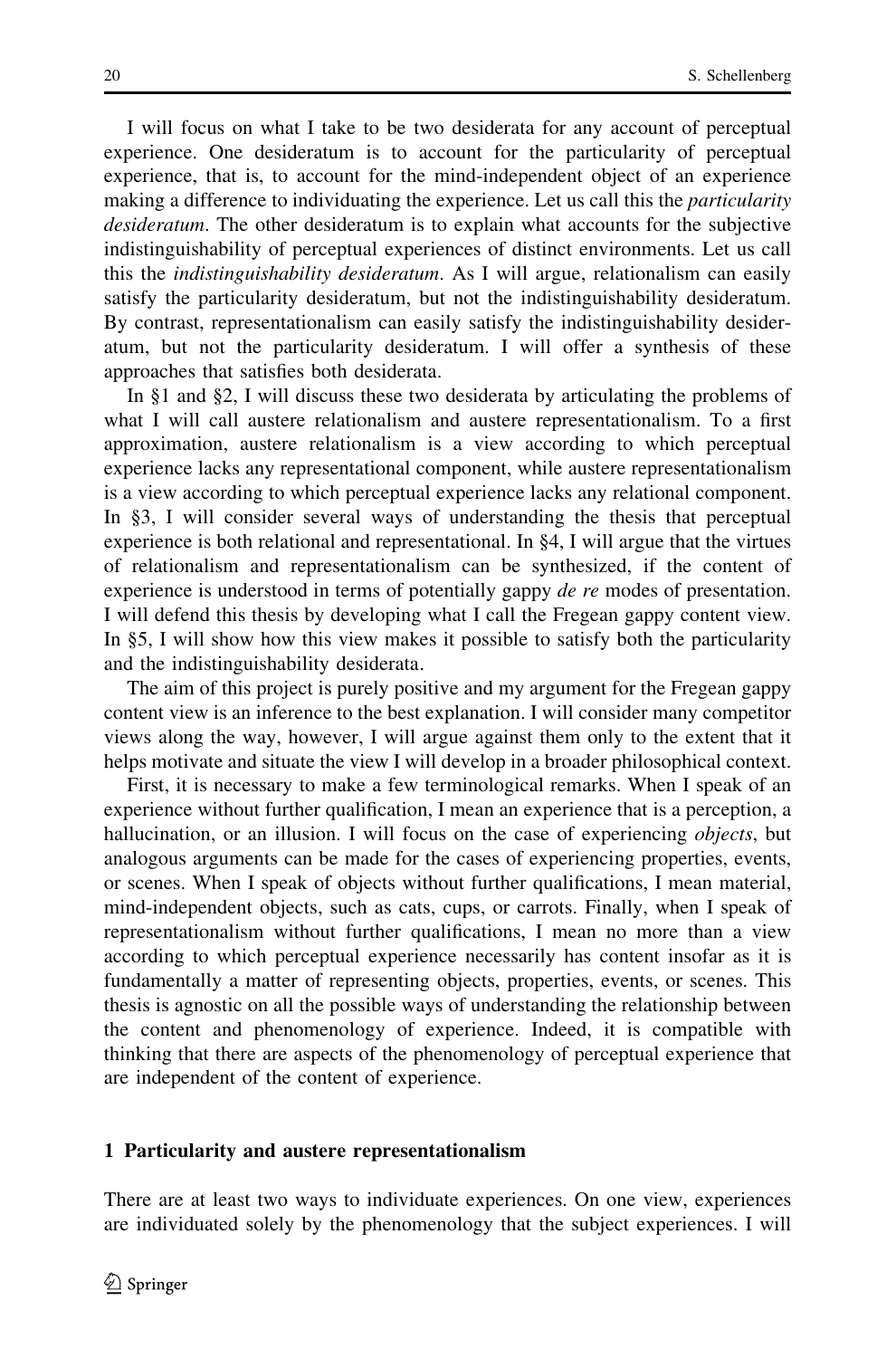call this the *mental state view* of experience. Versions of this view have been defended by Tye  $(1995)$  $(1995)$ , Lycan  $(1996)$  $(1996)$ , Byrne  $(2001)$  $(2001)$ , and Block  $(2003)$  $(2003)$  among others. On another view, experiences are individuated by the phenomenology and the material, mind-independent objects, properties, scenes, or events to which the subject is perceptually related. I will call this the environment-encompassing view of experience since it conceives of the metaphysical structure of experience as encompassing the environment in which the subject is enjoying a certain phenomenology. Versions of this view have been defended by Campbell ([2002\)](#page-27-0), Martin ([2002\)](#page-28-0), and Brewer ([2006\)](#page-27-0) among others. The motivations for thinking that experience is fundamentally representational typically go hand in hand with the motivations for embracing the mental state view. Similarly, the motivations for thinking that experience is fundamentally relational typically go hand in hand with the motivations for embracing the environment-encompassing view of experience. However, the fault line between relational and representational views does not coincide with the fault line between environment-encompassing and mental state views. Sense-data theory as defended by Price [\(1950](#page-28-0)) and Moore ([1953\)](#page-28-0) is a mental state view that is not representational. Moreover, Searle [\(1983](#page-29-0)) and McDowell [\(1984](#page-28-0)) among others defend environment-encompassing representational views.

With the distinction between mental state views and environment-encompassing views in hand, the aim of this paper can be articulated more precisely as defending an environment-encompassing representational view that satisfies both the particularity and the indistinguishability desiderata. The view I will defend is fundamentally relational insofar as it is environment-encompassing. In this section, I will argue that experiences are best thought of as individuated not only by their phenomenology, but also by the particular environment in which the subject is experiencing.

Why should we be concerned with the particularity of perceptual experience? The main reason for the purposes of this paper is to give a good account of the accuracy conditions of perceptual experience.<sup>2</sup> The accuracy conditions of a perceptual experience specify the way the world would have to be for the content of the experience to be accurate. Given this constraint there are several different ways of understanding accuracy conditions. If the content of experience lays down a condition under which it is accurate in a way that is sensitive to which particular object (if any) is perceived, then the way the experiencing subject's environment is will make a difference to the content of her experience. The motivation for this way of understanding accuracy conditions is that the condition that needs to be met for an experience to be accurate is not just *that* there is an item in the world that possesses the properties specified by the content. It is necessary to specify which particular object in a subject's environment is represented to determine whether the subject's environment really is as it is represented to be. Consider a subject who perceives a coffee cup. For her content to be accurate, she needs to be representing the very coffee cup that she is perceiving. If she experiences  $cup_1$ , her experience is accurate only if she is perceptually related to  $cup_1$ . So if the cup is replaced by a

 $\frac{2}{2}$  In the interest of generality, I will talk of the content of experience as having *accuracy* conditions rather than truth conditions. Only if the content of experience is understood as having a propositional structure, will it have truth conditions.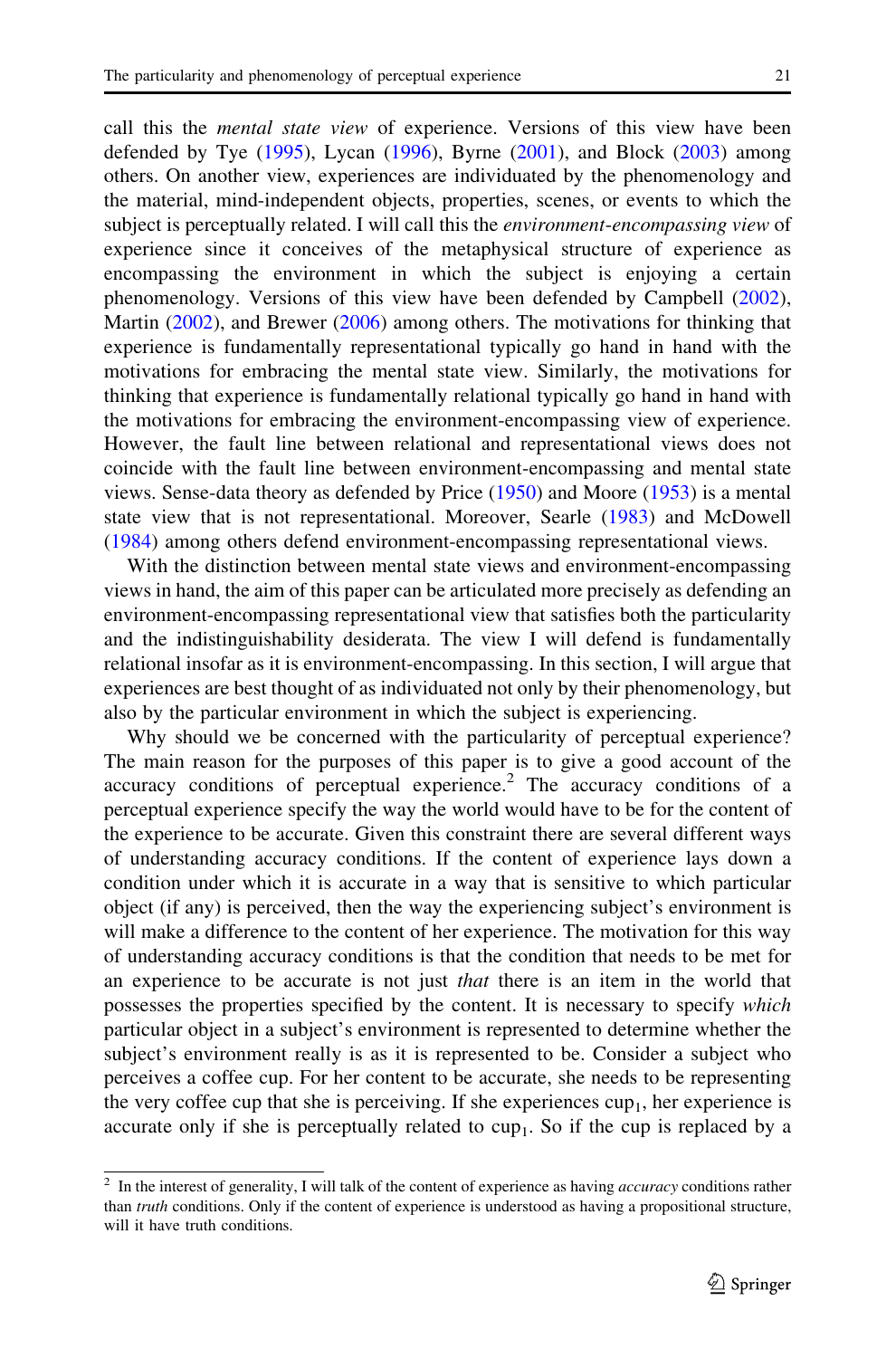numerically distinct but qualitatively indistinguishable coffee cup, then the accuracy conditions of her experiences change—even if she cannot tell the two coffee cups apart. If this is right, then for an experience with the content ''that coffee cup is white" to be accurate it is not sufficient for "that" to refer to some coffee cup instantiating the right properties. It is necessary for ''that'' to refer to the particular object perceived. If the content of experience lays down the conditions under which the experience is accurate and the accuracy of an experience depends on how the environment is, then the particular object to which the subject is perceptually related will make a constitutive difference to the content of the experience.

I will argue that the particularity of perceptual experience can only be accounted for, if perceptual content is understood to be at least in part object-dependent. Before I do so, it will be necessary to discuss in more detail what is meant with the particularity of perceptual experience. Consider a subject who sees a white coffee cup (cup<sub>1</sub>) at  $t_1$ . Let us assume that she closes her eyes briefly and without her noticing  $cup_1$  is replaced with a numerically distinct but qualitatively indistinguishable white coffee cup (cup<sub>2</sub>). At  $t_2$  she is perceptually related to cup<sub>2</sub>. Even though she cannot tell, her experience before the cup was exchanged is of a different object than her experience after the cup has been exchanged. What is the difference between her experiences at  $t_1$  and  $t_2$ ? There are at least four ways of understanding the difference. Correspondingly, there are at least four ways of understanding the particularity of perceptual experience. The experiences can be understood as differing with regard to (1) the causal or (2) the perceptual relations to the object in view, with regard to (3) their phenomenology, or with regard to (4) their content. It is uncontroversial that the two experiences differ insofar as the experiencing subject is *causally related* to distinct objects. Furthermore—assuming that there is such a thing as a perceptual relation between a subject and a perceived object—it is uncontroversial that the experiences differ insofar as the subject is perceptually related to distinct objects. The critical question is whether these differences in causal or perceptual relations affect the phenomenology or the content of the experiences. Martin [\(2002](#page-28-0)) argues that only if perceptual experience is objectinvolving can particularity be accommodated. Chalmers argues that although the phenomenology of perceptual experience presents us with objects directly, it does not reveal ''the intrinsic haecceitistic natures of objects'' [\(2006a,](#page-28-0) p. 109). I aim to show that there is something right about both claims, but that different notions of particularity are in play.

In order to defend this idea, it will be helpful to introduce the distinction between the relational and the phenomenological particularity of a mental state. To a first approximation, a mental state instantiates *relational particularity* if and only if the experiencing subject is perceptually related to the particular object perceived.<sup>3</sup> A mental state instantiates *phenomenological particularity* if it (perceptually) seems to the subject as if there is a particular object present. The notion of phenomenological particularity can be specified more strongly in a more general way: a mental state instantiates phenomenological particularity if and only if the particularity is in the scope of how things seem to the subject, such that it seems to the subject that there

<sup>&</sup>lt;sup>3</sup> I will elaborate on different metaphysical implications of this thesis shortly.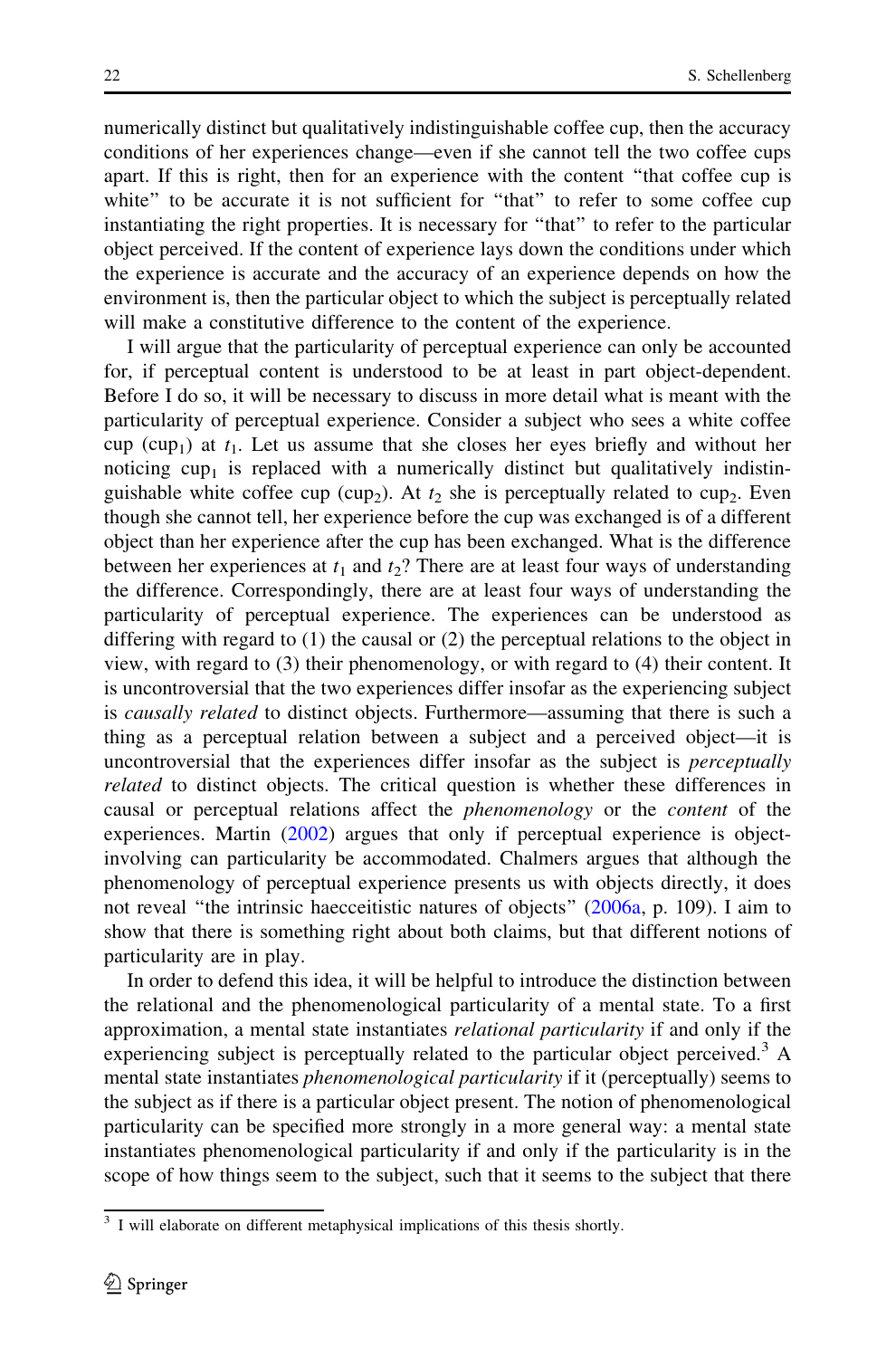is a particular object or a particular instance of a property present.<sup>4</sup> Every perceptual experience of an object exhibits phenomenological particularity. Indeed it is unclear what it would be to have an experience that seems to be of a material, mindindependent object without it seeming to the subject that the object is a particular object. If a subject has an experience that is intentionally directed at a particular object, it will seem to her as if she is experiencing a particular object—regardless of whether there is in fact an object present. If this is right, then any view on which perceptual experience is object-directed is committed to saying that perceptual

experience exhibits phenomenological particularity. The notion of relational particularity picks out what is sometimes referred to as the *relationality* of perceptual experience (e.g. Crane  $2006$ ). In contrast, the notion of phenomenological particularity picks out what is sometimes referred to as the intentional directedness (e.g. Horgan and Tienson [2002](#page-28-0)) or as the direct presentational phenomenology of an experience (e.g. Chalmers [2006a](#page-28-0)). Often the relationality and intentional directedness of perceptual experience are implicitly equated. This is problematic. One should allow for the possibility that a subject can be intentionally directed at what seems to her to be a material, mind-independent object even if there is no such object present, while acknowledging that there is a difference in relational particularity between experiences of numerically distinct but qualitatively indistinguishable objects. As I will show, only if we recognize the distinction between phenomenological and relational particularity can we account for the difference between perceptions of distinct but qualitatively indistinguishable objects.

The claim that perceptual experience instantiates relational particularity can be interpreted in at least three ways. On the *causal* version, the idea is simply that when a subject sees an object, she is causally related to the object she sees. It is uncontroversial and compatible with almost any view of perceptual experience that there is such a causal relation between subject and object when a subject sees the object—though views differ dramatically with regard to how much explanatory weight the causal relation can carry. Consider the case of two experiences, one of which is a perception, the other of which is a subjectively indistinguishable hallucination. Most representationalists will accept that the two experiences differ in at least one respect, namely insofar as the content of the perception is satisfied by an object, while the content of the hallucination is not so satisfied. Accepting the causal

<sup>&</sup>lt;sup>4</sup> Siegel ([2006\)](#page-29-0) distinguishes between simple and complex phenomenology. Phenomenology is simple if it reveals only the objects and properties that the subject is aware of. Phenomenology is complex if it reveals also to the subject that she is perceptually (or causally) related to these objects and properties. Searle [\(1983](#page-29-0)) and Siegel [\(2006](#page-29-0)) argue that the phenomenology of experience is complex. Chalmers ([2006a](#page-28-0), p. 76) argues that although introspection may exhibit complex phenomenology, perceptual experience itself exhibits only simple phenomenology (at least in the case of perception of colors). My argument is neutral on whether phenomenology is simple or complex. For the sake of definiteness, I will use ''phenomenological particularity'' in a way that is committed to simple phenomenology. If phenomenology is complex, then the specification of phenomenological particularity must be reformulated as follows: a mental state instantiates phenomenological particularity if and only if it seems to the subject that she is perceptually (or causally) related to a particular object or a particular instance of a property. As on the simple view, the particularity is in the scope of how things seem to the subject.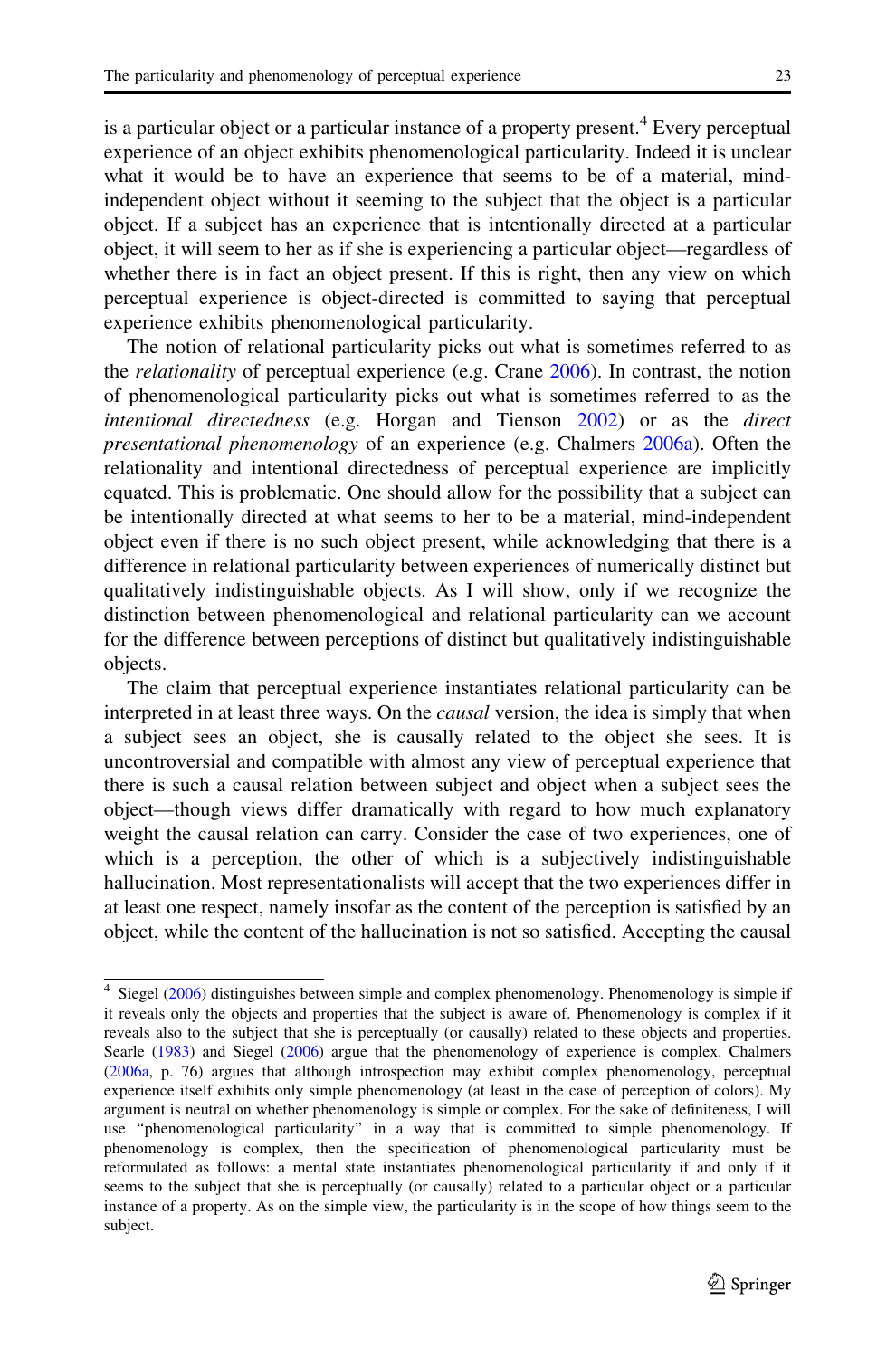version is compatible with the content and phenomenology of the two experiences being the very same irrespective of which particular object (if any) the subject is causally related to. So the subject could be in the very same mental state regardless of her environment. As a consequence, the particularity of perceptual experience cannot be accounted for in a way that will make a constitutive difference to the accuracy conditions of perceptual experience. For this reason, I will reject the causal version as an understanding of relational particularity that will serve our purposes.

In order to satisfy the particularity desideratum, we need a notion of relational particularity that accounts for the metaphysical thesis that the object of perception is a constituent of the perception. The following two versions of relational particularity account for this metaphysical thesis. On the phenomenological version, the idea that objects are constituents of perceptions implies that the particular object perceived makes a constitutive difference to the phenomenology of the experience. One rendering of this version is defended by Martin [\(2000](#page-28-0)) under the label ''Actualism''. It is consistent with this version that there is a causal relation between subject and object when a subject sees an object, however this version incorporates far more than such a causal relation. As I will argue in  $\S$ 2, the phenomenological version has the counterintuitive consequence that a perception and a hallucination are necessarily phenomenally distinct. Moreover, it has the counterintuitive consequence that perceptions of numerically distinct but qualitatively indistinguishable objects are phenomenally distinct—unless phenomenology is taken to be multiply realizable. As I will show, if phenomenology is taken to be multiply realizable in the full sense, then the phenomenological version cannot account for relational particularity.

On the content version, the idea that objects are constituents of perceptions consists of two claims:

- (1) A subject has an accurate perceptual experience only if she is perceptually related to the object she is experiencing.
- (2) The particular object to which the subject is related makes a constitutive difference to the accuracy conditions and thus to the content of the experience.

As I will show, the content version avoids the counterintuitive consequences of the phenomenological version. Maintaining the content version will prove crucial to synthesizing relationalism and representationalism.

In light of these clarifications of the notion of particularity, we can discuss to what extent a representationalist can account for particularity. Consider a view on which experience lacks any relational component, that is, an *austere representa*tionalist view. The essential idea of such a view is that to have an experience is to represent an object with the ensuing content being phenomenal content. For our purposes it will suffice to think of phenomenal content as content that corresponds to how things seem to an experiencing subject or what it is like for her to be experiencing. If a perception can have the same phenomenal content as a hallucination, phenomenal content must be independent of whether the subject is related to a material, mind-independent object. So if experiential content is phenomenal content, then there can be an exact duplicate of an experience and its content in an environment in which a different object is present or an environment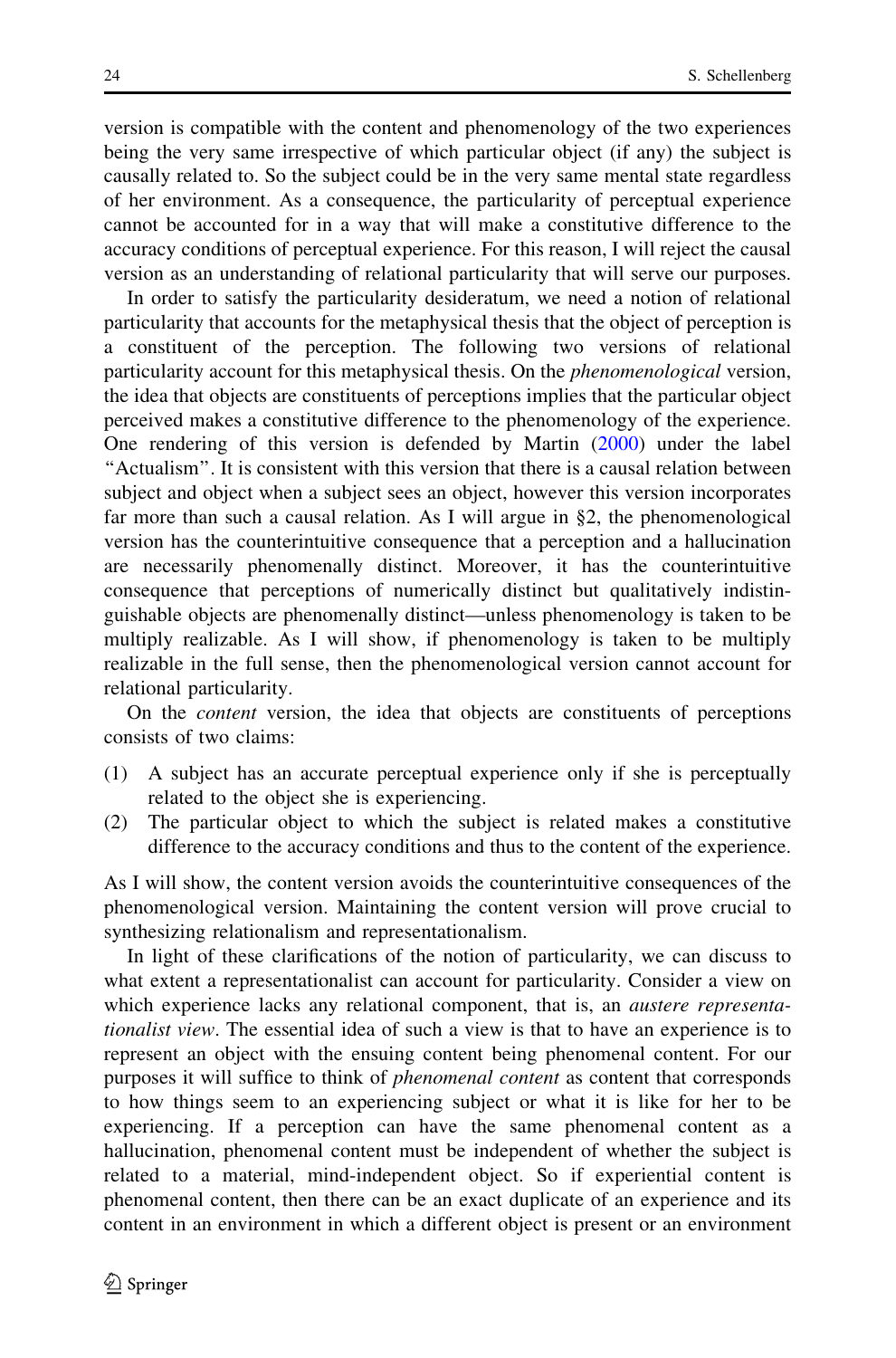in which no relevant object is present. Stated more precisely, austere representationalism is committed to the following three theses:

- (1) Experiences have content.
- (2) A perception and a hallucination can have the same phenomenology.
- (3) The content of experience is either identical with phenomenology or supervenes on the phenomenology of the experience.<sup>5</sup>

I will argue that it follows from these three theses that

(4) the particular material object to which a subject is perceptually related cannot make a constitutive difference to the content of her experience.

I will embrace the first two theses of austere representationalism, but will reject the third thesis. By rejecting the third thesis, the commitment to the fourth thesis can be avoided.

The contrast between austere representationalism and relationalism is orthogonal to the contrast between views according to which content supervenes on phenomenology and views according to which phenomenology supervenes on content. Any view according to which the phenomenology of experience is identified with the representational content of that experience is a species of austere representationalism. So-called strong representationalism is thus a species of austere representationalism. The scope of austere representationalism is, however, broader than that of strong representationalism. Austere representationalism is compatible with there being aspects of phenomenology that do not supervene on the content of the relevant experience. So there is room in austere representationalism for phenomenological differences due to perceptual modes and non-representational sensations.

One way of understanding the content of perceptual or hallucinatory experiences under the constraint of the austere representationalist thesis is that it is existentially quantified content of the form that there is an object x that has a certain property  $P$ :

# $\left( a_{p,h}\right) (\exists x)P x$

Most experiences will attribute a multitude of properties to any given object. Arguably, any visual experience as of an object attributes at least a spatial property and a color property along with their correlating situation-dependent properties to the object.<sup>6</sup> I will work with the simplifying assumption that there can be an experience of an object that has only one property. However, my argument generalizes to the more realistic case involving a multitude of properties.

The thesis that experiential content is existentially quantified content posits that experience represents only that there is an object with the relevant properties in the external world. No element of the content depends on whether there is in fact such an object present. So it is possible to be in a mental state with the relevant content

<sup>&</sup>lt;sup>5</sup> McGinn [\(1982](#page-28-0)), Davies [\(1992](#page-28-0)), Tye [\(1995](#page-29-0)), Lycan ([1996\)](#page-28-0), Byrne ([2001\)](#page-27-0), and Pautz ([2009\)](#page-28-0) among others have defended views that are committed to these three theses.

 $6$  For a defense of situation-dependent properties, see my  $2008$ .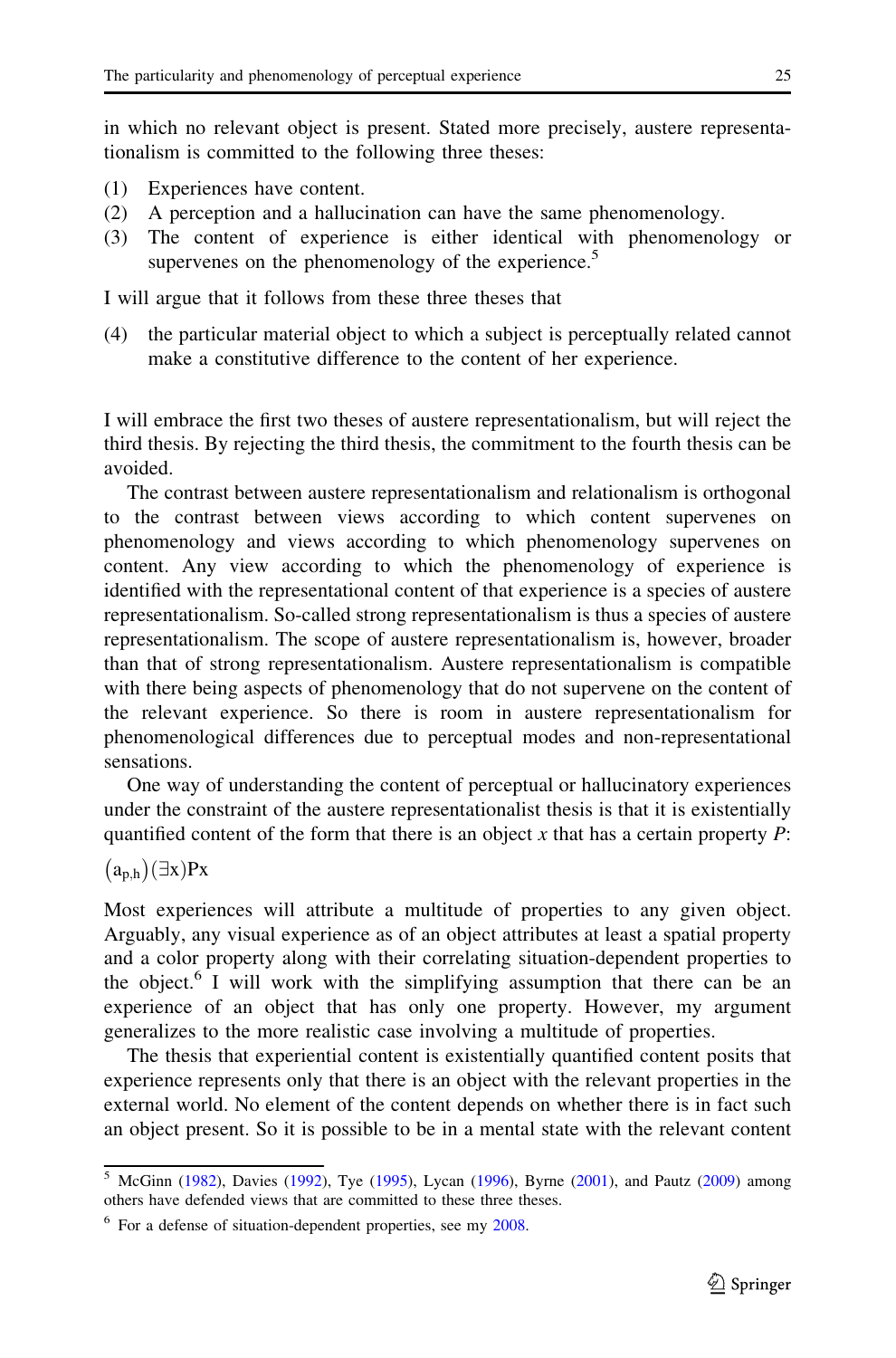regardless of whether there is a particular object present and regardless of what object is present. The object of the experience does not fall out of the picture altogether on the austere representationalist view. Although no reference to the object is necessary to specify the content, the austere representationalist can say that a subject perceives an object  $\sigma$  at a particular location only if  $\sigma$  satisfies the existential content of the subject's experience. So the content of the experience is accurate only if there is an object at the relevant location that possesses the properties specified by the content. However the important point is that whether an object of the right kind is present has a bearing only on the accuracy of the content. Whether an object of the right kind is present has no repercussions for the content itself.

The main advantage of austere representationalism is that it easily and elegantly explains how a perception and a hallucination can be subjectively indistinguishable. Indeed accounting for this possibility is one of the main motivations for thinking of experiential content in terms of phenomenal content. As Davies puts it: ''the perceptual content of experience is a phenomenal notion: perceptual content is a matter of how the world seems to the experiencer … If perceptual content is, in this sense, 'phenomenological content' … then, where there is no phenomenological difference for a subject, then there is no difference in content" ([1992,](#page-28-0) p. 26). By equating perceptual content with phenomenal content, austere representationalism can easily account for the phenomenological particularity of both perceptions and hallucinations.

The main problem with austere representationalism is that it does not account for relational particularity. The view cannot account for the difference between a subject's perception of cup<sub>1</sub> at  $t_1$  and her perception of the qualitatively indistinguishable cup<sub>2</sub> at  $t_2$  on either the content or phenomenological versions of relational particularity. Davies explicitly embraces this view: ''if two objects are genuinely indistinguishable for a subject, then a perceptual experience of one has the same content as a perceptual experience of the other"  $(1992, p. 26)$  $(1992, p. 26)$  $(1992, p. 26)$ .<sup>7</sup> According to austere representationalism, same phenomenology entails same content (from 3 above). So, two subjectively indistinguishable experiences cannot differ in content—irrespective of what object, if any, the subject is related to. As a consequence, the difference in the accuracy conditions of the two experiences cannot be reflected in the contents of the experiences. It follows that austere

<sup>&</sup>lt;sup>7</sup> McGinn ([1982\)](#page-28-0) and Millar ([1991](#page-28-0)) argue for a similar thesis. This view is subject to well-known counterexamples, which I will not rehearse here. They have been discussed in detail by Soteriou ([2000\)](#page-29-0) and Tye ([2007\)](#page-29-0) by expanding on Grice's ([1961](#page-28-0)) discussion of so-called ''veridical hallucinations''. Searle ([1983\)](#page-29-0) aims to account for particularity within the framework of existentially quantified contents by building causal conditions into the existential contents. In short, the idea is that a descriptive condition picks out an object as the cause of the experience. By doing so, Searle builds the causal relation to particular objects into the phenomenology of the experience. Thereby, he combines the phenomenological and content versions of the metaphysical thesis that the object is a constituent of the experience. However, this solution arguably does not solve the problem and is at odds with the phenomenology of experience. As I will discuss in §2, arguing that the particular object to which the subject is causally related is reflected in the phenomenology has the counterintuitive consequence that perceptual experiences of numerically distinct but qualitatively indistinguishable objects differ with regard to their phenomenology.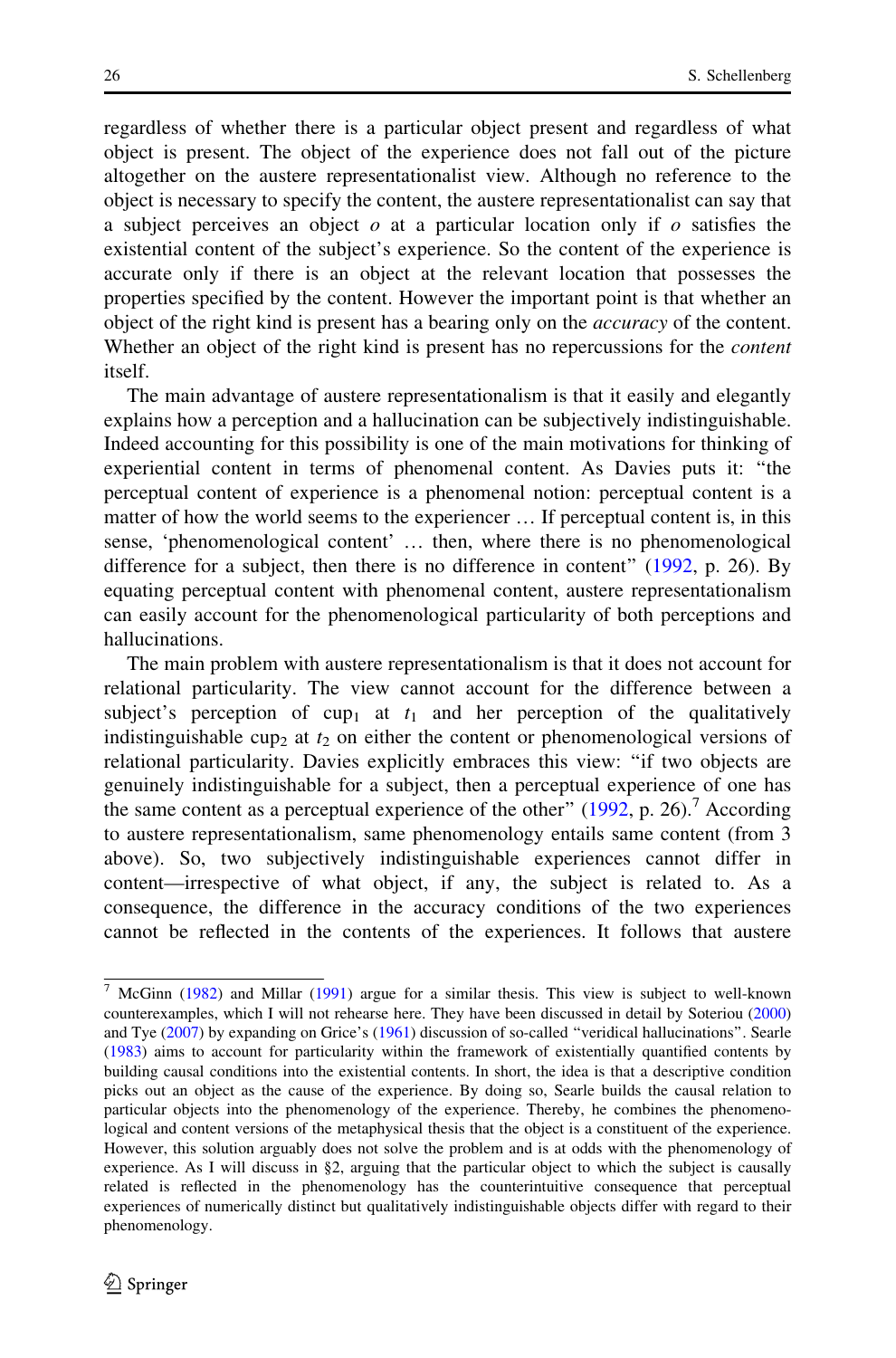representationalism cannot account for relational particularity and thus cannot satisfy the particularity desideratum. Therefore, if perceptual content should reflect relational particularity, as I have argued, then perceptual content cannot be equated with phenomenal content.

Against austere representationalists, I will argue that relational particularity can only be accommodated if part of perceptual content is object-dependent. However with representationalists and against austere relationalists, I will argue that only phenomenological particularity is reflected in the phenomenology of experience. Yet first, I will consider the view that perceptual experience is fundamentally a matter of standing in an awareness or an acquaintance relation to objects.

#### 2 Subjective indistinguishability and austere relationalism

It used to be common ground that perceptual experience represents the world as being one way rather than another. This idea has been questioned by sense-data theorists and most recently by what I will call austere relationalists: Campbell  $(2002)$  $(2002)$ , Martin  $(2002)$  $(2002)$ , Travis  $(2004)$  $(2004)$ , and Brewer  $(2006)$  $(2006)$  among others.<sup>8</sup> There are four main reasons for austere relationalists to question the representational character of perceptual experience. A first objection is based on the observation that perception is not the kind of thing that can be accurate or inaccurate. Perception is simply a relation between a perceiving subject and an object, a property-instance, a scene, an event, or alternatively an event in which such a relation obtains. If accounting for accuracy conditions is the reason for introducing perceptual content, then denying that experience has accuracy conditions undermines at least this reason for positing that experience has content. A second objection is that only if perceptual experience is itself non-representational can it constitute the evidential basis for demonstrative thought. A third objection is that representational views misconstrue the phenomenological basis of perceptual experience insofar as they detach the phenomenology of experience from relations to qualitative features of the world. A fourth objection is that if perception has representational content, then the way an object looks on a given occasion must fix what representational content the perception has. However, the way an object looks on a given occasion does not fix what representational content the perception has. Therefore, perception does not have representational content.<sup>9</sup>

 $8$  Campbell [\(2002](#page-27-0)) calls his view the "relational view", Martin ([2002](#page-28-0)) calls his "naïve realism", while Brewer ([2007\)](#page-27-0) calls his the "object view". I will refer to the view as "austere relationalism" since the most distinctive features of the view are arguably the central role of relations between perceiving subjects and the world as well as its austerity: the view is austere insofar as it denies that experience has any substantive representational component.

<sup>&</sup>lt;sup>9</sup> This summary does not do justice to the subtleties of austere relationalism. For a detailed discussion of the view, see my forthcoming-a. Naturally, different austere relationalists emphasize different ones of these four objections. Brewer emphasizes the first objection, Campbell emphasizes the second and third objection, Martin emphasizes the third objection, and Travis emphasizes the fourth objection.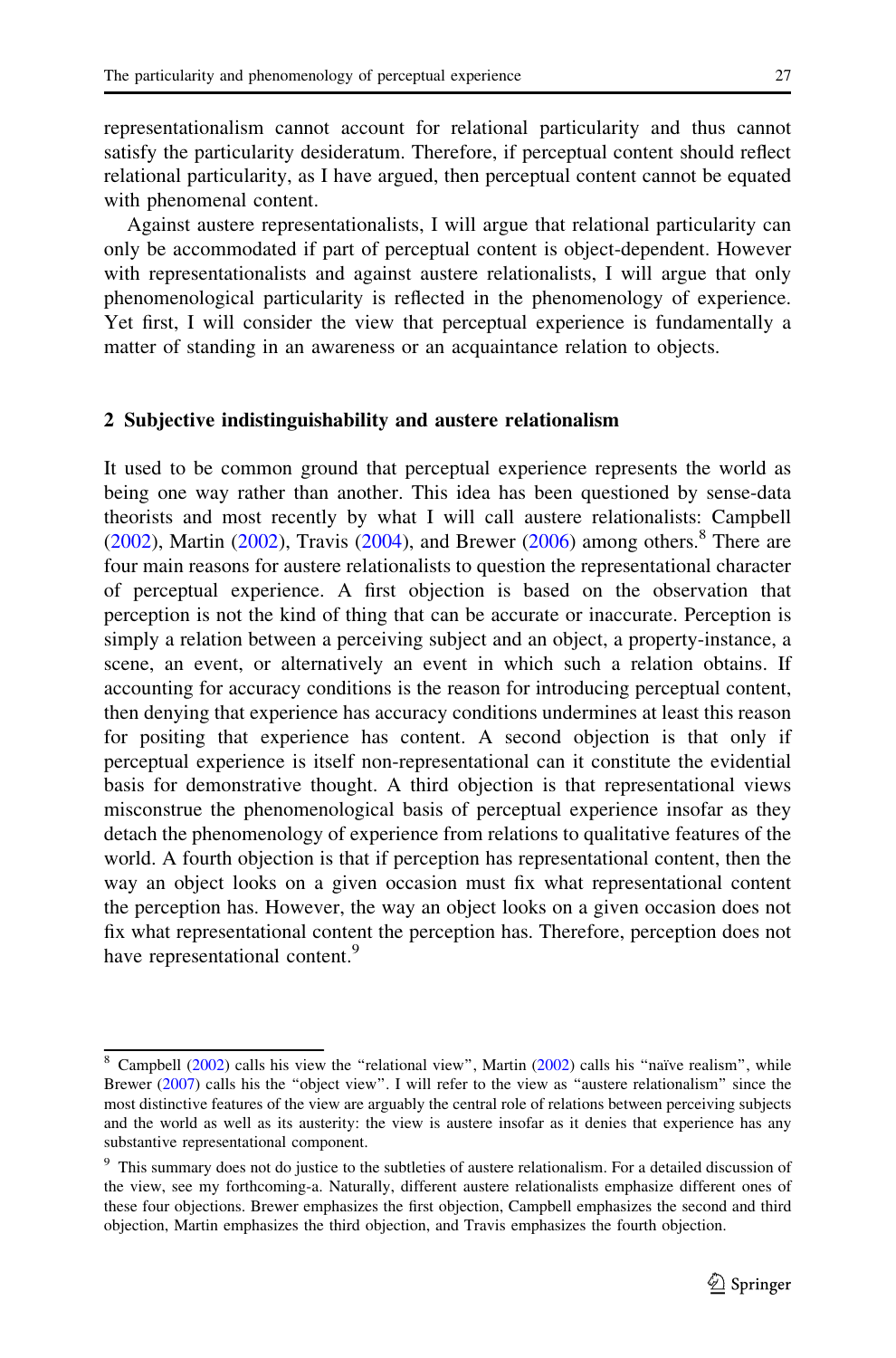These four lines of criticism have given rise to a view according to which perceptual experience is essentially a matter of a subject  $s$  standing in an awareness or an acquaintance relation R to a mind-independent object  $o^{10}$ .

 $(b_p)$ Rso

As Brewer formulates the idea:

The course of perceptual experience … provide[s] the subject with the grounds for her actual beliefs about the world, and also for the various other beliefs which she might equally have acquired had she noticed different things, or had her attention instead been guided by some other project or purpose. It does so, though, not by serving up any fully formed content, somehow, both in advance of, but also in light of, these attentional considerations, but, rather, by presenting her directly with the actual constituents of the physical world themselves. ([2006,](#page-27-0) p. 178)

Austere relationalism is a radical version of disjunctivism, that is in short, a view according to which perceptions and hallucinations share no common element.<sup>11</sup> Most disjunctivists have argued that while hallucinations are not representational, perceptions do represent objects.<sup>12</sup> Austere relationalism is a radical version of disjunctivism insofar as it denies not only that hallucinations are representational; it denies also that perceptions are representational. Moreover, austere relationalism renders the form of perception in a way that a hallucination could not possibly fit.

Austere relationalism is structurally similar to sense-data theory and is motivated in part by its insights. So it will help to contrast the two views. While austere relationalists argue that the object to which a subject is perceptually related is a material, mind-independent object, sense-data theorists argue that the object in question is a sense-datum. This difference has many repercussions. The most important for our purposes is that sense-data theorists take the structure of a perception to be the very same as that of a hallucination. In both cases a subject's experience consists in being related to sense-data. Since hallucinations and perceptions have the very same structure, sense-data theory can easily satisfy the indistinguishability desideratum. However, sense-data theory has it that a subject can have the very same experience with the very same sense-data regardless of whether or not the subject is perceptually related to a mind-independent object. So according to sense-data theory, subjectively indistinguishable experiences will be the very same with respect to their phenomenology (and content—if experience is understood to have content) regardless of the experiencing subject's environment. Therefore, sense-data theory cannot account for relational particularity.

<sup>&</sup>lt;sup>10</sup> The view could also be formulated as a matter of a subject standing in an awareness relation to a property-instance, a scene, an event, or alternatively an event in which such a relation obtains. As stated earlier, I will focus on the case of perceiving objects.

<sup>&</sup>lt;sup>11</sup> The metaphysical thesis that perception and hallucination share no common element was first articulated by McDowell [\(1982](#page-28-0)).

<sup>&</sup>lt;sup>12</sup> See for instance Hinton [1973,](#page-28-0) Snowdon [1981,](#page-29-0) and McDowell [1982](#page-28-0).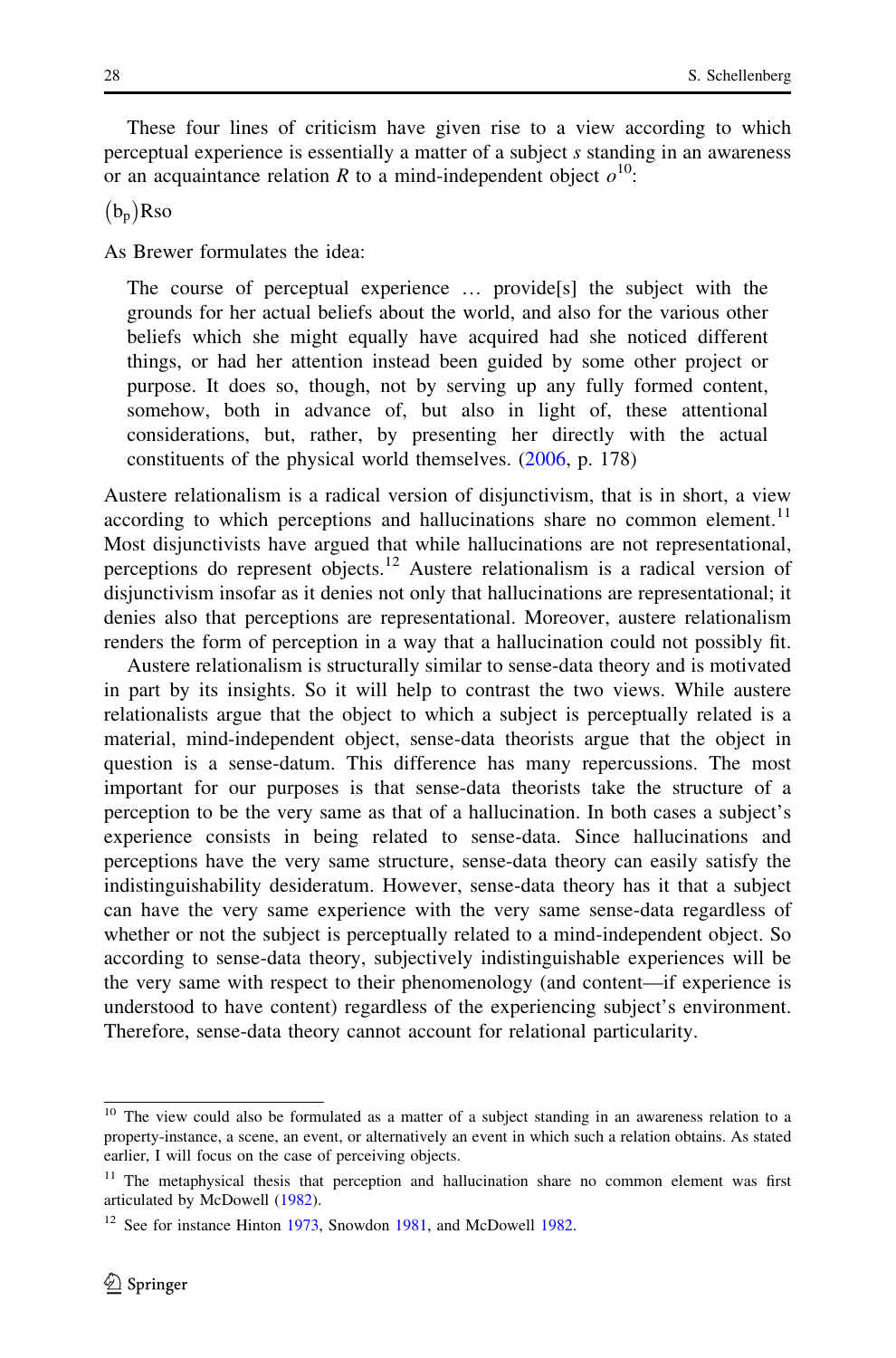By contrast to sense-data theorists, austere relationalists conceive of the structure of perception in a way that a hallucination could not possibly have. Since a hallucinating subject is not perceptually related to the material object she seems to be seeing, a hallucination cannot be modeled on the Rso-form of perception. This way of thinking about perceptual experience has many virtues. The most salient for the present discussion is that it can easily account for relational particularity. Insofar as the subject is perceptually related to this rather than that cup, she perceives this rather than that cup. The perceptual relation between the subject and object secures relational particularity.

However, austere relationalism comes at a price. The critical problem is that it cannot easily account for how a perception and a hallucination could be subjectively indistinguishable. There are many ways of understanding the claim that two experiences are subjectively indistinguishable. Williamson [\(1990](#page-29-0)) uses the expression to pick out an epistemic notion. In short, the idea is that two experiences  $e_1$  and  $e_2$  are subjectively indistinguishable for a subject if and only if she is not able to know by introspection alone that  $e_1$  and  $e_2$  are not the same. I will follow this use. I will not argue here for the thesis that perceptual experiences of distinct environments could be subjectively indistinguishable, nor will I argue for the thesis that this possibility needs explaining.<sup>13</sup> In the context of this paper, I will take both for granted. Indeed, I will posit that any view of experience should explain what accounts for the subjective indistinguishability of perceptual experiences of distinct environments. This is what we have called the indistinguishability desideratum.

Most austere relationalists *stipulate* that experiences in distinct environments can be subjectively indistinguishable, but little if anything is given by way of explanation of what accounts for the subjective indistinguishability of the experiences. According to austere relationalism, one cannot understand the phenomenology of experience independently of its subject matter. If the subject matter consists (at least in part) of the perceived mind-independent objects, then this claim amounts to the thesis that the phenomenology of experience is constituted (at least in part) by these objects. Campbell ([2002](#page-27-0), p. 127) and Martin [\(2002](#page-28-0), p. 184 ff.) explicitly embrace this thesis. Campbell argues that the object of perception is a constituent of the experience insofar as attending to the object brings about an unrepeatable phenomenal aspect of the experience. If phenomenology is not multiply realizable and if the phenomenology of experience is constituted by material objects, then it follows that the phenomenology of experiences of numerically distinct objects necessarily differs, even if the objects are qualitatively indistinguishable. Campbell commits himself to this radical austere relationalist thesis in his discussion of the following inference:

**P1:** That woman is running.

**P2:** That woman is jumping.

Conclusion: That woman is running and jumping.

As he argues, ''[r]ecognizing the validity of the inference requires that your experience should make the sameness of the object phenomenally accessible to

<sup>&</sup>lt;sup>13</sup> For discussion, see my forthcoming-b.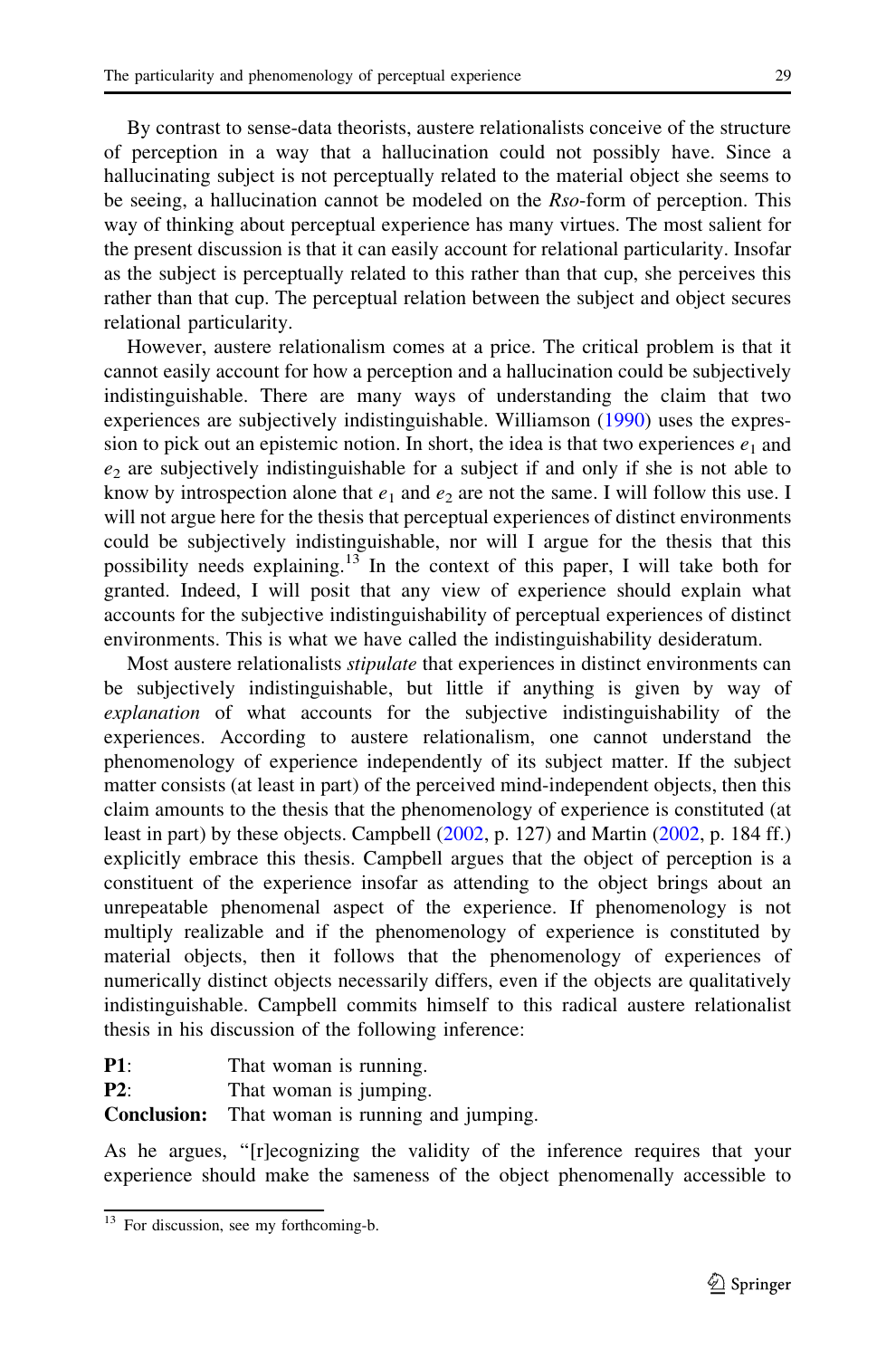you'' (2002, p. 129f.). If the woman who is running were in fact the identical twin of the woman who is jumping, then Campbell would have to say that one's experience makes the difference of the objects phenomenally accessible to one, should one recognize the invalidity of the inference. It is however counterintuitive that the distinctness of the objects would be phenomenally accessible to one through perceptual experience—at least if the two women were indistinguishable to the perceiver and if she did not notice that there were two different women present.

Austere relationalists could avoid this counterintuitive consequence by arguing that phenomenology is multiply realizable. The idea is that the very same phenomenology could be realized by relations to numerically distinct but qualitatively indistinguishable objects. If phenomenology is multiply realizable, then a subject who is perceptually related to  $cup_1$  could have instantiated the very same phenomenology had she been perceptually related to  $cup_2$ . By accepting multiple realizability of phenomenology, austere relationalists could allow that the perception of  $cup_1$  is subjectively indistinguishable from the perception of  $cup_2$  in the full sense and, thus, meet the indistinguishability desideratum.

Martin accepts a version of this idea. He argues that perceptions of numerically distinct but qualitatively indistinguishable objects have the same phenomenal character. Nonetheless, he denies that they have the same phenomenology in the full sense. By introducing a different kind of phenomenology, which he calls "phenomenal nature", he argues that there is a phenomenal difference between the two experiences despite the sameness in phenomenal character:

Once we reflect on the way in which an experience has a subject matter … then we need a way of making room for the essentially or inherently particular aspects of this as well as the general attributes of experience. We need to contrast the unrepeatable aspect of its phenomenology, what we might call its phenomenal nature, with that it has in common with qualitatively the same experiential events, what we might call its phenomenal character. (2002, p. 194)

The notion of a phenomenal nature captures an unrepeatable aspect of the phenomenology of an experience that, according to Martin, cannot be specified without reference to the actual object of the experience.<sup>14</sup> Positing such objectdependent and unrepeatable phenomenal natures entails that any two experiences of distinct objects necessarily differ phenomenally; even if the relevant objects are qualitatively indistinguishable. This consequence is counterintuitive as a thesis about phenomenology. It is counterintuitive even if one acknowledges that two experiences can exhibit a phenomenal difference while being subjectively indistinguishable. Granted it is plausible that two experiences could be

 $14$  Assuming that there is such an unrepeatable aspect of phenomenology, it is not obvious why it must be due to the particular object, rather than the particular event in which the particular object is perceived. On a sufficiently holistic view of experience, every experience may be understood as necessarily phenomenally distinct insofar as it is a distinct and unique event of experiencing. On such a holistic view of experience, one could say that the phenomenology of every experience is distinct regardless of the relation to objects. So one could hold that an aspect of phenomenology is unrepeatable while rejecting the thesis that phenomenology instantiates relational particularity.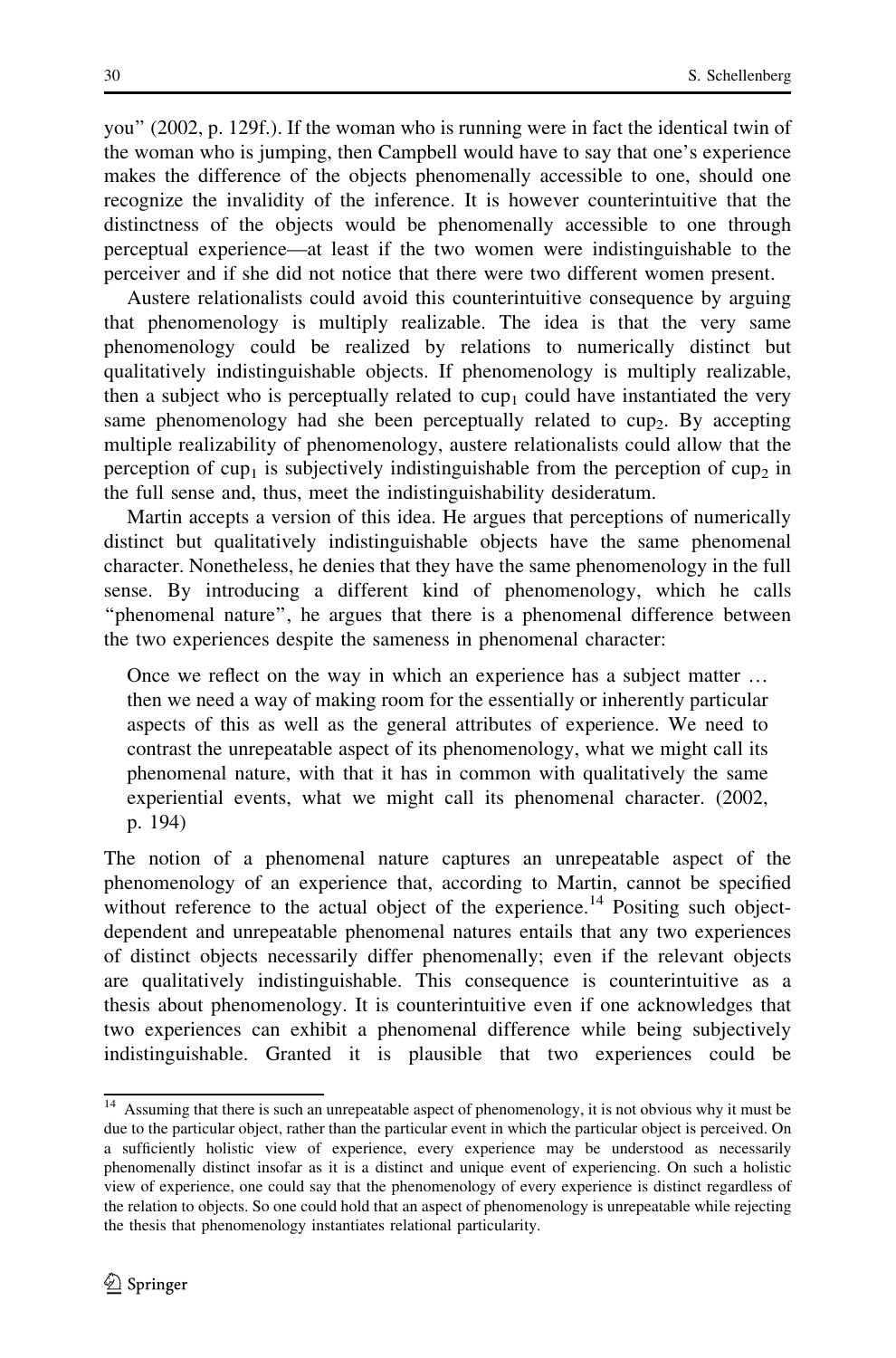subjectively indistinguishable despite phenomenal differences between the experiences due to minute differences in the perceived colors or shapes. Such differences are, however, at least in principle subjectively accessible since there is a qualitative difference between the perceived colors or shapes. We would detect the differences, were our sensory apparatus better. The case of numerically distinct but qualitatively indistinguishable objects is different, since in this case there is no qualitative difference between the perceived objects. We could not detect a difference, even if our sensory apparatus were perfect. So accepting the possibility of such differences in phenomenology that are not subjectively accessible requires accepting that there can be aspects of phenomenology that are *in principle not subjectively accessible* to the experiencing subject.

Consider an austere relationalist who accepts that phenomenology is multiply realizable without endorsing Martin's thesis that the particular object perceived makes a difference to phenomenology. Such an austere relationalist has it that perceptions of numerically distinct but qualitatively indistinguishable objects have the very same phenomenology. While such an austere relationalist could satisfy the indistinguishability desideratum and could avoid the counterintuitive consequences discussed above, he could not satisfy the particularity desideratum. This brings out a dilemma for the austere relationalist. If he holds that two experiences of numerically distinct but qualitatively indistinguishable objects do not differ phenomenally, then he cannot appeal to the phenomenology of perceptual experience to account for relational particularity. If however he appeals to phenomenology to account for relational particularity, then he must embrace the counterintuitive consequence that perceptual experiences of numerically distinct but qualitatively indistinguishable experiences differ phenomenally and must accept that there can be aspects of phenomenology that are in principle not subjectively accessible.

The obvious solution to the problem is to argue that it is not the phenomenology, but rather the content of perceptual experience that accounts for relational particularity. Since the austere relationalist holds that perceptual experience does not have content, this solution is not open to him. In the rest of this paper, I will present a way of accounting for relational particularity while respecting the intuition that experiences of qualitatively indistinguishable objects do not differ phenomenally. I will argue that although experiences of distinct objects necessarily differ with regard to their content, this difference is not revealed in phenomenology.

# 3 The relational and representational character of perceptual experience

The austere versions of relationalism and representationalism are not the only options. In the rest of this paper, I will argue that perceptual experience is fundamentally both relational and representational. By doing so, I will present a way of satisfying both the particularity and the indistinguishability desiderata. I will argue that perceptual experience has both a component that grounds phenomenology and a component that accounts for relational particularity without affecting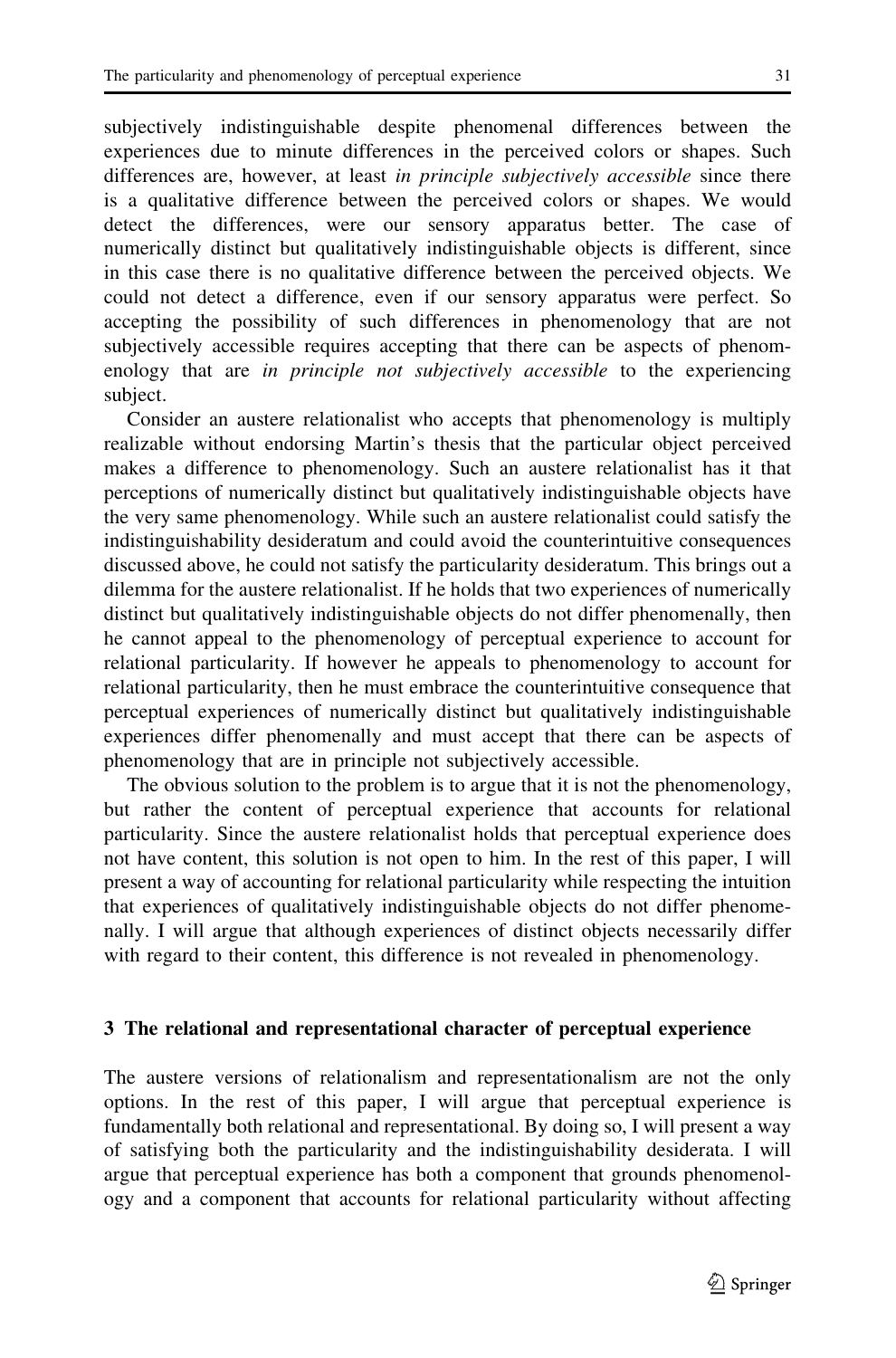phenomenology. Perceptual experience plays multiple explanatory roles and, I will argue, its content should be understood as serving multiple explanatory purposes.

The most minimal representationalist commitment is that there is a distinction between the possibilities in which things are as they are represented to be and the possibilities in which things are otherwise. The content is accurate if things are as represented. When I speak of perceptual experience as being representational without qualification I mean no more than this idea. There are many different ways of understanding experiential content given this constraint. The content can be conceived of as a proposition, a map of the environment, an image-like representation, or any number of things. If my argument holds at all, it does not depend on which of these ways experiential content is conceived.

How must we understand experience so that we can satisfy both the particularity and the indistinguishability desiderata? There are many possible ways of understanding the idea that perceptual experience is both relational and representational. A natural suggestion given how we have set up the dialectic is to combine austere relationalism with austere representationalism, thereby construing the form of perceptual experience as a conjunction of two elements:

 $(c_p)$  Hs  $\langle \exists x$ )Px > and Rso

Subject  $s$  stands in a representation relation  $H$  to the existentially quantified content that there is an object x that has the property  $P$  and s stands in an awareness or acquaintance relation  $R$  to an object  $o$ . The form of a hallucination will be:

 $(c_h)$  Hs  $\lt$  ( $\exists x)$ Px  $>$ 

Let us call this view *conjunctivism*. On this suggestion, two elements are in place in a successful perceptual experience. Neither element is dependent on the other. A hallucinating subject stands only in relation to the proposition that there is an object that has a certain property. Since the subject does not stand in a perceptual relation to an object, the representation is only of a seeming object. Conjunctivism is a representational view that individuates perceptual experiences not just by the relevant mental states, but also by the relation between the experiencing subject and the environment.

The problem with conjunctivism is that all aspects of the representational element are independent of whether the object is present. As a consequence, relational particularity cannot be accounted for. Although conjunctivism builds perceptual relations between subjects and objects into the form of perceptual experience, this relational element has no affect on either its content or its phenomenology. In this respect, the suggestion just is a version of austere representationalism that makes explicit the causal relation between subject and object in the case of an accurate perceptual experience. Indeed, most austere representationalists will acknowledge that these two elements are in place in the case of an accurate perceptual experience.

An alternative traditional way of synthesizing relationalism and representationalism is to endorse *content disjunctivism*. On such a view, perceptual content is radically object-dependent insofar as an experiencing subject only represents if she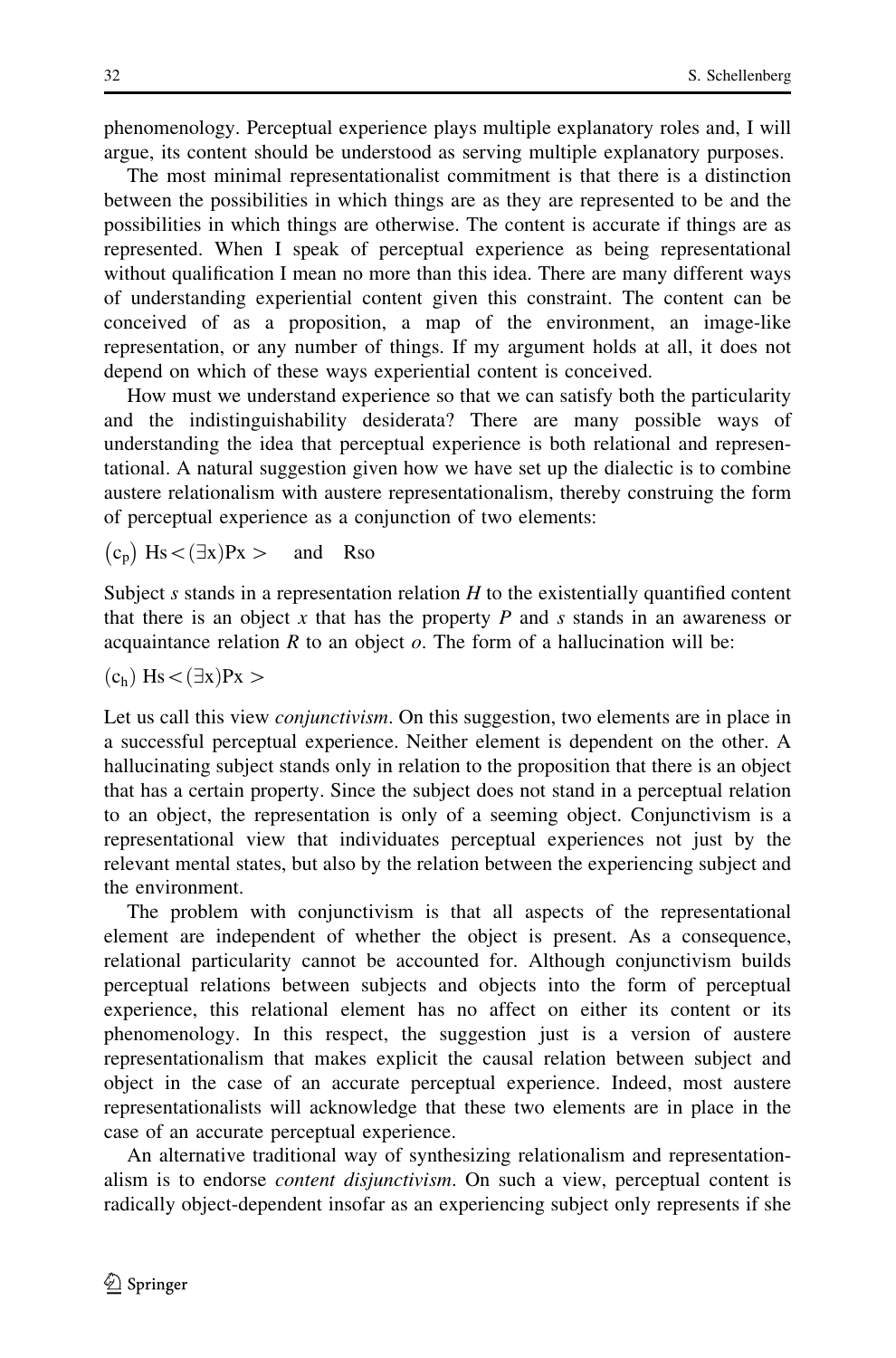is perceptually related to an appropriate object in her environment. Since perceptual content is radically object-dependent, a hallucinating subject does not represent. It only seems to her as if she is representing something. So there is only an illusion of content.<sup>15</sup> While such a view has a certain appeal if one is concerned with the epistemology of perceptual experience, it is less attractive if one is concerned with the phenomenology of perceptual experience. For the present purposes, the main problem with content disjunctivism is that it is unclear on such a view what explains the phenomenology of hallucinations. As a consequence, it is unclear how content disjunctivism could satisfy the indistinguishability desideratum. Most content disjunctivists posit that a hallucination could be subjectively indistinguishable from a perception, but little if anything is given by way of explanation of this phenomenon. So while content disjunctivism synthesizes relational and representational approaches, it does not do so in a way that explains how a hallucination and perception could be subjectively indistinguishable. There is much more to be said about this problem and the possible ways that a content disjunctivist could avoid it. I cannot here do justice to the subtleties of the view.<sup>16</sup> Rather than further pursue a discussion of content disjunctivism, I will focus on developing a view that avoids this problem.

The problem is avoided if the content of experience is understood to be only partly object-dependent. More specifically, the idea is that the content of a hallucination involves a gap that in the case of a perception is filled by an object. In the case of a hallucination, the gap is not so filled. The gap marks that something is missing. The content expresses which properties the object of the experience has or would have, were an object present. Traditionally, gappy contents are thought of in terms of Russellian propositions.<sup>17</sup> On such a view, the content is gappy because an object is missing. The content expresses that the object that is (or seems to be) present instantiates property P. The content of a hallucinatory experience will be an ordered pair of a gap and a property:

$$
(d_h)\, <\_\_, P>
$$

In the case of an accurate perceptual experience, the gap is filled by an object o:

$$
\left( d_{p}\right) \ <\!o,P>
$$

So the content of experience determines a schema for the condition of satisfaction of any particular experience with that content. The content schema includes a slot which in the case of a perception is filled by whichever object is in the relevant causal relation to the experiencing subject.

The main problem with this suggestion is that in order to account for hallucinations of uninstantiated properties, such as supersaturated red or Hume's missing shade of blue, a proponent of such a view must conceive of the content of

<sup>&</sup>lt;sup>15</sup> Versions of this view have been defended by Hinton ([1973\)](#page-28-0), Snowdon [\(1981](#page-29-0)), and McDowell ([1982\)](#page-28-0).

<sup>&</sup>lt;sup>16</sup> For a detailed recent discussion, see Haddock and Macpherson [2008](#page-28-0).

<sup>&</sup>lt;sup>17</sup> See Braun [1993.](#page-27-0) Such a Russellian way of thinking about gappy contents has been defended also by Bach [\(2007](#page-27-0)) and Tye ([2007\)](#page-29-0). For a Fregean gappy content view, see my [2006](#page-28-0). This paper develops ideas from that project.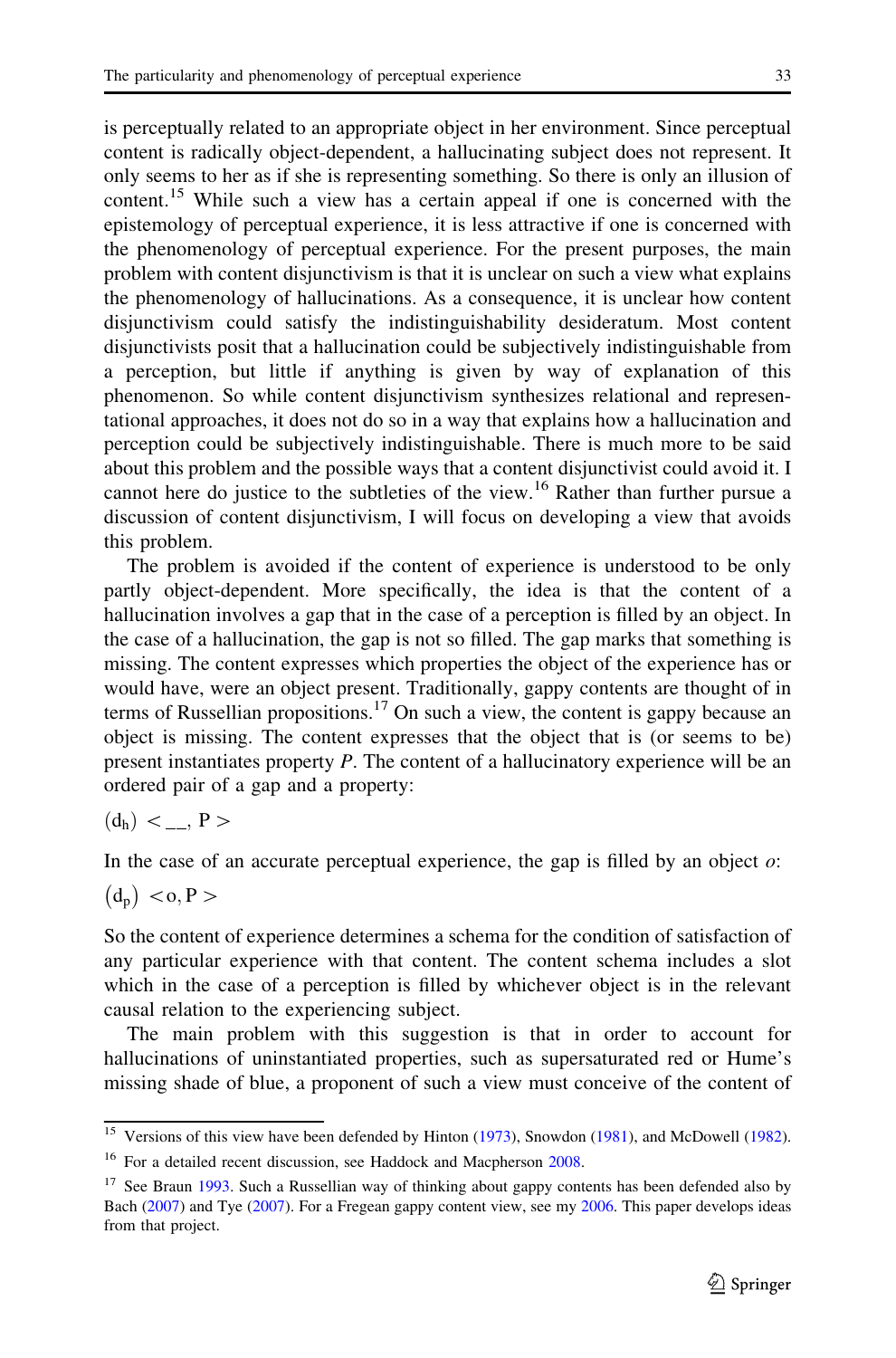hallucination as constituted potentially by uninstantiated properties. By doing so, she commits herself not just to a controversial metaphysical view of properties but also to a controversial phenomenological view of experience. The view is metaphysically controversial since accepting the existence of uninstantiated properties requires some kind of Platonic ''two realms''-view on which there is more to reality than the concrete physical world. The view is phenomenologically controversial since it is not clear what it would be to be sensorily aware of an uninstantiated property.<sup>18</sup> There are several possible ways for the Russellian to respond to the phenomenological problem. She might distinguish between being sensorily and cognitively aware of something. This would allow her to accept that we cannot be sensorily aware of uninstantiated properties, but argue that hallucinating subjects are *cognitively* aware of uninstantiated properties. However, now the problem arises how perceptual and hallucinatory experiences could be subjectively indistinguishable. Presumably being cognitively aware of something is phenomenally distinct from being sensorily aware of something. If this is right, then it is unclear how the Russellian gappy content view could satisfy the indistinguishability desideratum.<sup>19</sup> The Russellian could circumvent this second phenomenological problem in at least two ways. One option is to argue that subjects are sensorily aware of uninstantiated properties regardless of whether they are perceiving or hallucinating. A second option is to argue that subjects are cognitively aware of uninstantiated properties regardless of whether they are perceiving or hallucinating. Both options face phenomenological problems. The first option leads back to the problem of how one can be sensorily aware of an uninstantiated property. The second option faces the worry of how such a view can account for the particular sensory character of experiences. There are several options for the Russellian to proceed from this point. However, any option will require accepting some kind of Platonic ''two realms''-view and will require accepting that hallucinating subjects are at least potentially either cognitively or sensorily aware of uninstantiated properties.

These problems are avoided, if the content of experience is understood as constituted by Fregean modes of presentation of objects and property-instances rather than the naked objects and properties themselves. In the rest of this paper, I will develop a Fregean account of gappy contents and will defend it against possible objections.

# 4 Fregean gappy content

To a first approximation, a mode of presentation can be characterized as the specific way in which a subject conceives of an object or a property when she refers to it. Applied to the case of perceptual experience, the idea is that a mode of presentation is

<sup>&</sup>lt;sup>18</sup> For a classical elaboration of this worry, see Williams [1953.](#page-29-0)

<sup>&</sup>lt;sup>19</sup> For a detailed discussion of the problems of sensory or cognitive awareness relations to (uninstantiated) properties and more generally the controversial metaphysical and phenomenological commitments of Russellianism about perceptual content, see my forthcoming-b.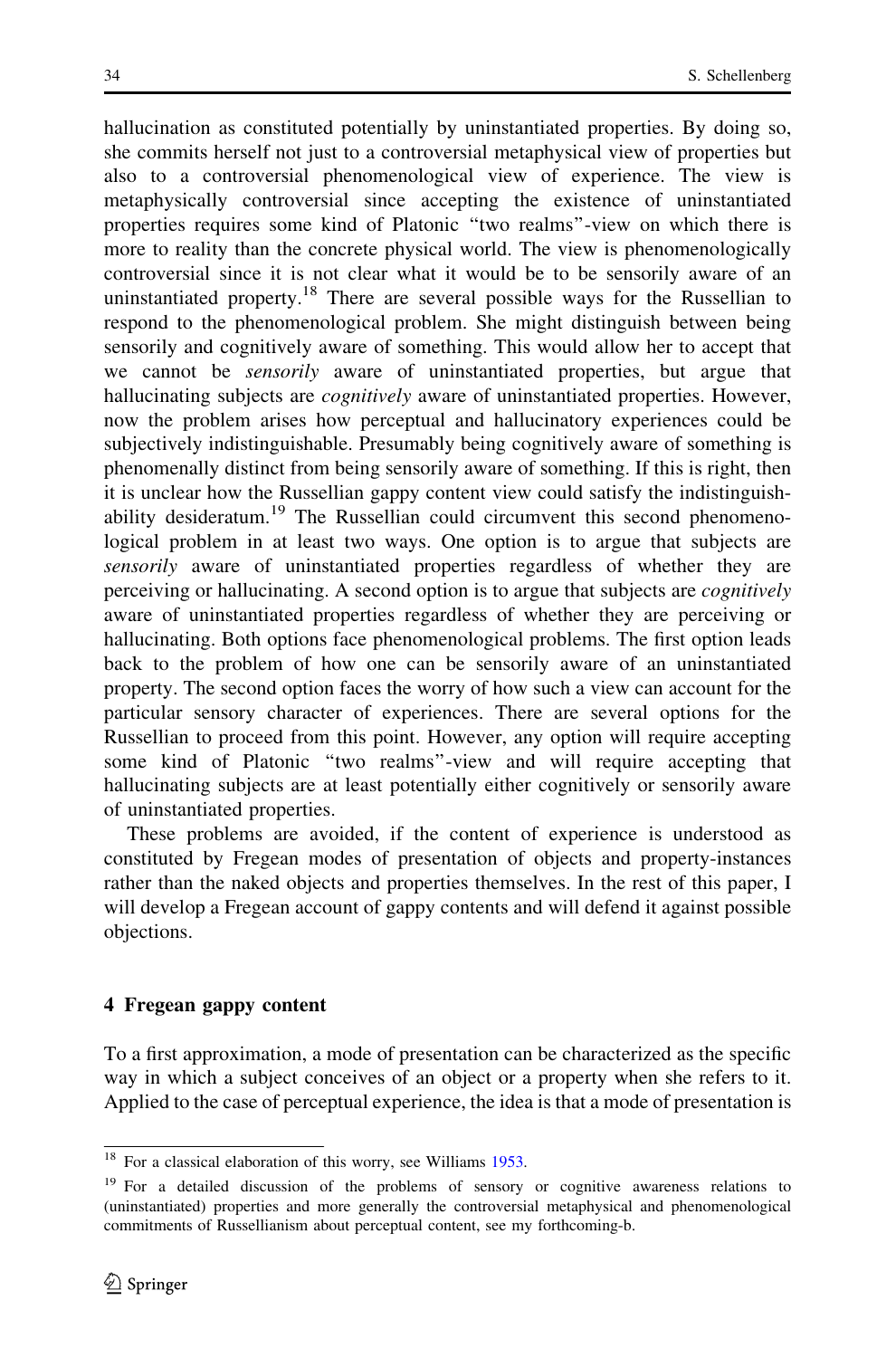the specific way in which an object or property is perceived by a subject. The fundamental point of modes of presentation is to capture a fineness of grain in contents that references to objects and properties alone could not achieve. On a Russellian understanding, alternative possible modes of presentation can be expressed only insofar as one may have different cognitive attitudes to the same content. The way in which one perceives or thinks of the object is not expressed in the content proper.

The problems of Russellianism can be avoided by rendering the content of a hallucination in the following way:

$$
(e_h) < \text{MOP}^1(\_\_), \text{MOP}^2(\_\_) >
$$

where  $MOP^1$ ( $\Box$ ) in the object-place specifies the kind of object that has to be present for the experience to be accurate and  $MOP<sup>2</sup>(\_)$  in the property-place specifies the properties that this object would instantiate, if the experience were accurate.<sup>20</sup> An example will help clarify the idea. Consider again the case of a subject who has a hallucination as of a white coffee cup. The content of her experience specifies both the particular kind of object that would have to be present for the experience to be accurate and the properties that this object would have to instantiate. The content is indeterminate insofar as it does not specify a particular object. The content would be accurate if the subject were related to a particular white cup that instantiates the relevant properties. It is important that the content would be accurate regardless of whether the subject is perceptually related to this or that particular qualitatively indistinguishable white cup. This is just to say that the content does not reflect relational particularity. However, the content does account for the phenomenological particularity of the experience: it accounts for the fact that one has an experience as of a particular object that seemingly instantiates properties.

The content of an accurate perceptual experience will be

$$
\left( e_{p}\right) \!<\! MOP(o),MOP(P)>
$$

where  $MOP$ ( $o$ ) specifies a particular mode of presentation of an object and  $MOP$ ( $P$ ) specifies a particular mode of presentation of a property P. For any given object, there are many possible modes of presentation. For the content specified by  $MOP(o)$ to be determinate, it is important that it is conceived of as one particular mode of presentation of the relevant object. Similarly for the content specified by  $MOP(P)$  to be determinate, it is important that it is conceived of as one particular mode of presentation of the relevant property.

In contrast to the Russellian view, this view does not posit that the object-place is gappy in the case of a hallucination. It is rather the mode of presentation in the object-place that is gappy. The gappy mode of presentation accounts for the

<sup>&</sup>lt;sup>20</sup> Depending on how one understands the nature of properties that subjects experience, one might argue alternatively that the content of hallucination is

 $(e_h)'$  < MOP(\_\_), MOP(P) >

For the purposes of this paper, we can remain neutral on these two options. As I argue in my forthcoming-b, (eh) is plausible on the assumption that perceiving subjects are related to property-instances, while hallucinating subjects are not related to property-instances since they are not related to the relevant object that could be instantiating the properties.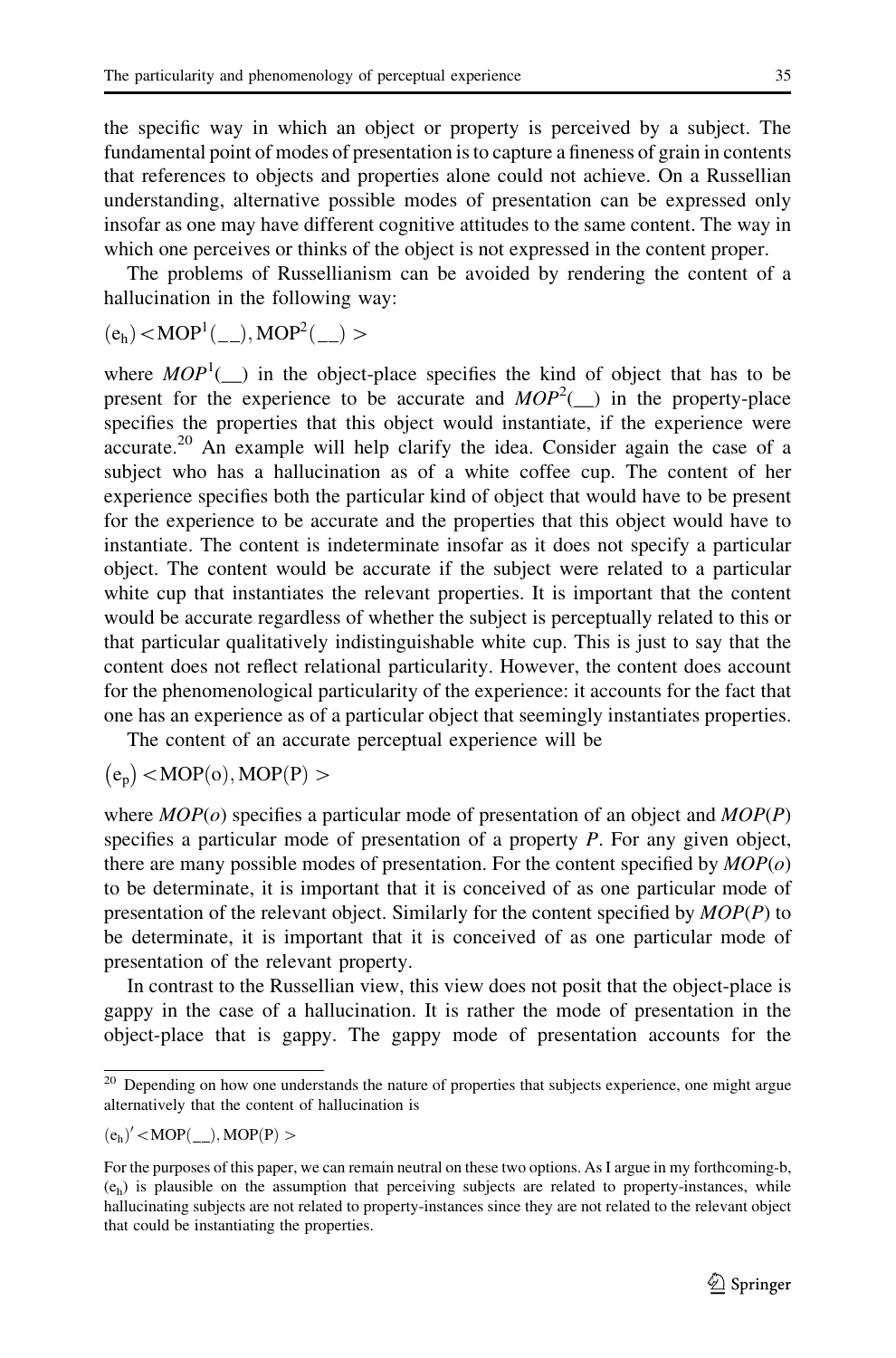intentional directedness of the experience to a (seeming) particular object. So it accounts for phenomenological particularity. The gap marks that there is a reference failure and, thus, marks that there is no relational particularity.

Now, how should the modes of presentation in play be understood and how should one think of gappy modes of presentation? Traditionally, there are two ways of understanding Fregean modes of presentation that correspond to Frege's use of modes of presentation as accounting for both the cognitive significance of an expression and for a way of referring to an object. On the first understanding, a mode of presentation lays down a condition that something must satisfy to be the object determined by the content. Following common use, we can call these *de dicto* modes of presentation. Chalmers among others understands Fregean senses in this way: "Fregean content is supposed to be a sort of phenomenal content, such that, necessarily, an experience with the same phenomenology has the same Fregean content'' [\(2006a](#page-28-0), p. 99). A de dicto mode of presentation constitutes a way of thinking about objects irrespective of whether there is an object present. The relation between content and object is the semantic relation of satisfaction. The condition to be satisfied does not depend on the object that satisfies it, since the mode of presentation simply lays down a condition that something must satisfy to be the object determined by the content.

One could argue that the content of experience is constituted by *de dicto* modes of presentation. On this view, the content of a perception and a subjectively indistinguishable hallucination will both be

 $(f_{p,h}) < MOP_d^o, MOP_d^p >$ 

where  $MOP_d^0$  is a de dicto mode of presentation of an object and  $MOP_d^0$  is a de dicto mode of presentation of a property. This way of thinking about content is a version of austere representationalism. Insofar as a de dicto mode of presentation could be the very same regardless of what object, if any, the subject is perceptually related to, the content is independent of the object. If the content does not change as a consequence of the experiencing subject being related to different objects (or to no object at all), then the content will not reflect relational particularity. Therefore, this way of thinking about modes of presentation will not serve our purposes.

What we need is a way of thinking about content such that content grounds relational particularity in the case of accurate perceptions and grounds phenomenological particularity in both perceptions and hallucinations. In order to account for phenomenological and relational particularity, it is helpful to contrast *de dicto* modes of presentation with a second way of understanding Fregean senses, namely de re modes of presentation.

There are many possible ways of understanding *de re* modes of presentation. It has been argued that they are radically object-dependent such that a mental state does not have content properly speaking if the subject is not related to the relevant mind-independent object (e.g. Evans [1982](#page-28-0), McDowell [1984\)](#page-28-0). This view is a version of content disjunctivism and thus faces the problems that we discussed in the last section (§3). The most salient problem for the present purposes is that insofar as content disjunctivism has it that hallucinations do not represent, it is unclear on such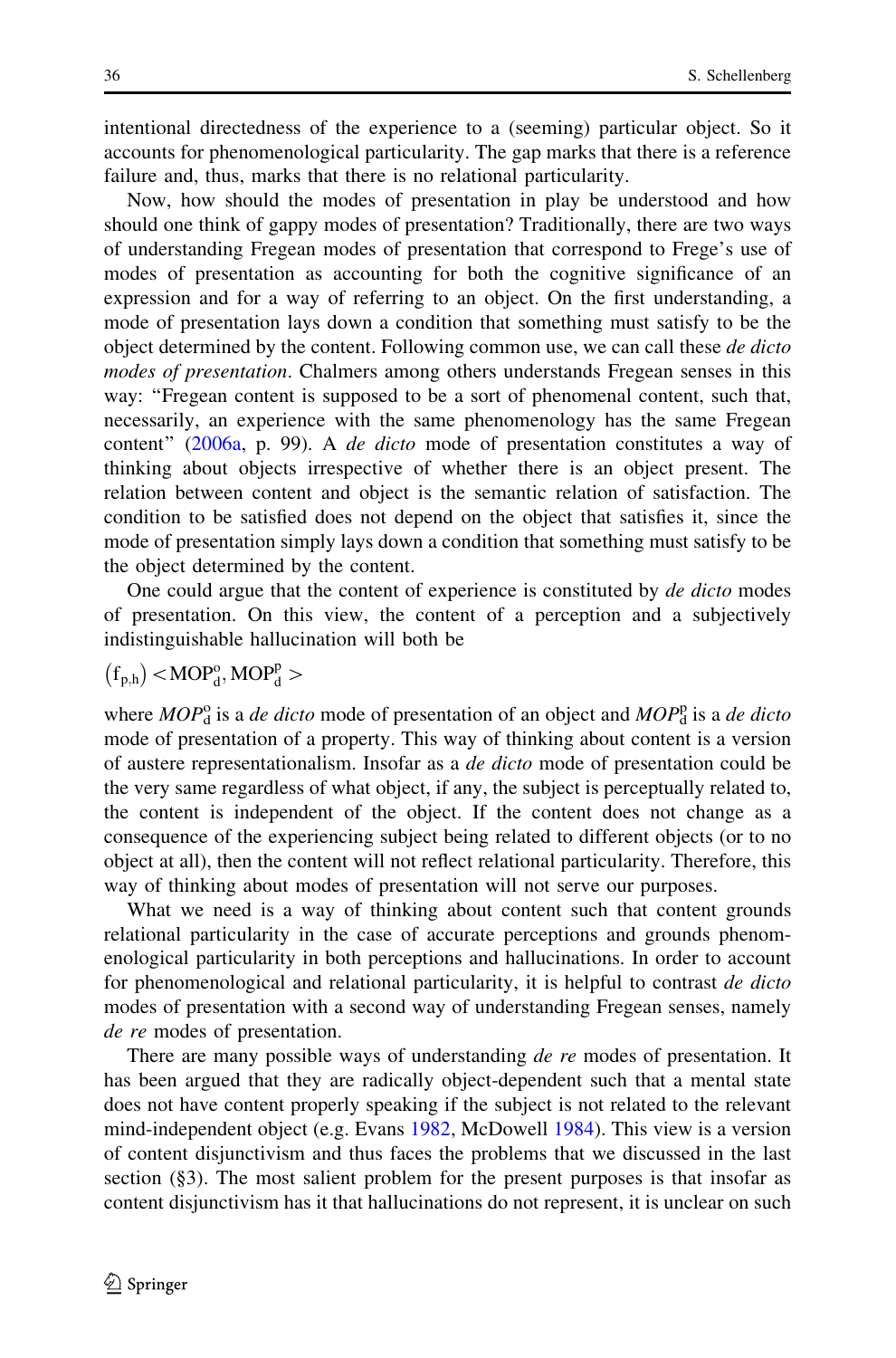a view what explains the possible subjective indistinguishability of a perception and a hallucination.

In contrast to such a view, I will argue that *de re* modes of presentation are not radically object-dependent, but only partly object-dependent. As I will show, a mental state can have content that is constituted by a *de re* mode of presentation without the relevant object being present.<sup>21</sup> I will argue that the content of experience is constituted by *object-related de re modes of presentation*, or *object*related contents for short. A mode of presentation is object-related if and only if the following three conditions hold:

- (1) The content of any two subjectively indistinguishable perceptions  $e_1$  and  $e_1^*$  in which a subject s is perceptually related to the same object  $o_1$  in the same way will include  $MOP<sub>r</sub>(o<sub>1</sub>)$ , where  $MOP<sub>r</sub>(o<sub>1</sub>)$  is the output of a concept that takes objects as inputs.
- (2) A perception  $e_2$  that is subjectively indistinguishable from  $e_1$ , but of a numerically distinct object  $o_2$  will be constituted by the same concept. However, since the input in  $e_2$  is a different object than in  $e_1$ , the ensuing content  $MOP<sub>r</sub>(o<sub>2</sub>)$  of  $e<sub>2</sub>$  is different even if  $o<sub>1</sub>$  and  $o<sub>2</sub>$  are qualitatively indistinguishable. So object-related de re modes of presentation are injective: if  $o_1 \neq o_2$ , then  $MOP_r(o_1) \neq MOP_r(o_2)$ .
- (3) A hallucination that is subjectively indistinguishable from  $e_1$  is constituted by the same concept, but since there is no object present the concept remains empty. The content is  $MOP_r(\_)$ .

Let us call the view articulated with  $(1-3)$  the *Fregean gappy content view*.<sup>22</sup> In the rest of the paper, I will articulate the details of this view and defend it against possible objections. Modes of presentation of property-instances can be specified in an analogous way to modes of presentation of objects. On the suggested view, the content of an accurate perception of a white cup  $o_1$  will be

<sup>&</sup>lt;sup>21</sup> Peacocke [\(1981\)](#page-28-0), Bach [\(1987/1994](#page-27-0)), and Recanati ([1993\)](#page-28-0) develop different ways of understanding de re modes of presentation that are not fully object-dependent. The understanding of perceptual content developed here builds on their work as well as the work of so-called latitudinarians, according to which de re attitudes (or contents) are a special case of de dicto attitudes (or contents); see in particular Sosa [1970,](#page-29-0) [1995](#page-29-0) and Jeshion [2002.](#page-28-0)

 $22$  For an earlier version of this view, see my [2006](#page-28-0). Strictly speaking the view should be called the Fregean potentially gappy content view or the Fregean potentially gappy object-related de re mode of presentation view. However for reasons of elegance, I will use the shorter label. Burge has been read as defending a gappy content view. However, as Burge writes of his view "I have heard interpretations ... according to which there is a 'hole' in the representational aspects of the proposition, where the hole corresponds to the object (which completes the proposition). I regard these interpretations as rather silly'' ([1977/2007,](#page-27-0) p. 75). Burge argues that there are demonstrative elements in the content of experience that are in place regardless of whether they refer to the object of experience. As he puts it ''I do not think that a physical re in the empirical world … is itself 'part of' the belief. … In my view, the Intentional side of a belief is its only side. In many cases, in my view, a belief that is in fact de re might not have been successfully referential (could have failed to be de re) and still would have remained the same belief. Moreover, the belief itself can always be individuated, or completely characterized, in terms of the Intentional content" [\(1991](#page-27-0), p. 209). The way I am using the terms, what Burge refers to as  $de re$  would be more aptly labeled de dicto. More importantly, insofar as on Burge's view the intentional content of two experiences can be the very same regardless of the environment, the content does not reflect relational particularity.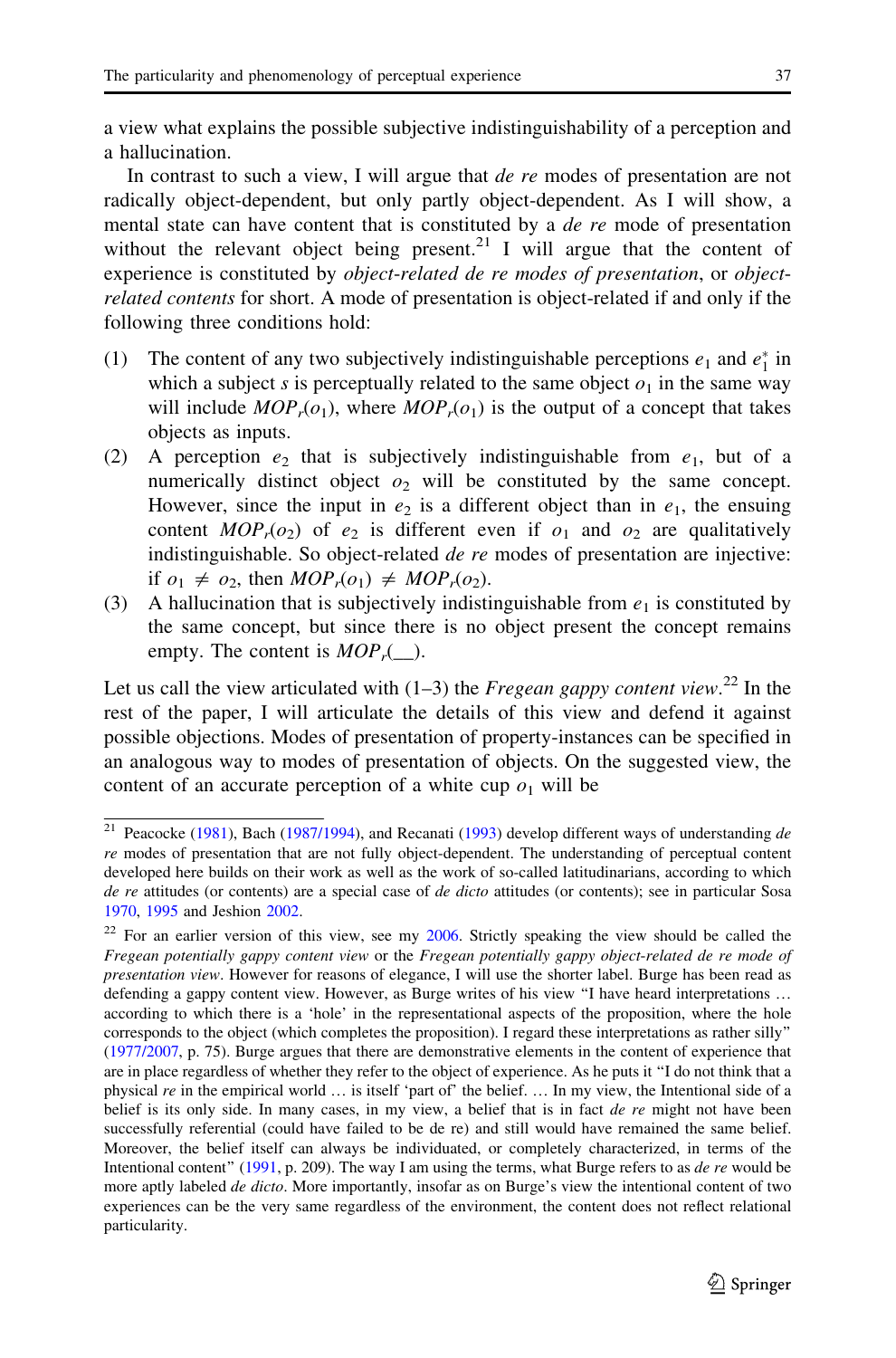$(g_{p1}) < MOP_r(o_1)$ ,  $MOP_r(P) >$ 

where  $MOP<sub>r</sub>(o<sub>1</sub>)$  is an object-related *de re* mode of presentation of the cup  $o<sub>1</sub>$  and  $MOP<sub>r</sub>(P)$  is a mode of presentation of the property that this object instantiates. A perceptual experience of a qualitatively indistinguishable but numerically distinct cup  $o_2$  will have the distinct content

$$
(g_{p2})\!<\!MOP_r(o_2),MOP_r(P)>
$$

Given injectivity,  $MOP_r(o_1) \neq MOP_r(o_2)$ . So object-related contents differ depending on what object (if any) the subject is related to. The token content covaries with the environment in which the subject experiences. In the case of a successful perceptual experience, the token content determines a referent. Insofar as the token relational content is individuated in part by the object that it determines, it is at least in part object-dependent. The content of a hallucination will be

$$
(g_h) < \text{MOP}_r^1(\_\_), \text{MOP}_r^2(\_\_) >
$$

where  $MOP_r^1$ ( ) in the object-place is an empty object-concept and  $MOP_r^2$  in the property place is an empty property-concept.<sup>23</sup>

On the suggested view, the content of experience is constituted by concepts that refer to objects and property-instances. On the notion of concepts in play, concepts cannot be analyzed independently of analyzing what it means to possess a concept. $^{24}$ For the present purposes, it will suffice to characterize what it means to possess a concept as having the ability to refer to the external, mind-independent objects or property-instances that the concept is of. This ability involves among other things being able to discriminate between the things that fall under the concept and those that do not. So a subject who possesses the concept of redness has the ability to refer to red things, which involves discriminating red things from things that are not red.<sup>25</sup>

The idea that one can fail to be able to articulate the content of one's experience despite possessing the concepts that constitute this content is best explained by example. Given the notion of concept in play it is unproblematic to attribute basic spatial concepts to cats insofar as cats have the ability to distinguish for

 $\frac{23}{23}$  As noted above, the content of hallucination could alternatively be understood as having the following content:

 $(g_h)' < MOP_r(\_\!\_), MOP_r(P) >$ 

<sup>&</sup>lt;sup>24</sup> For a developed view of concepts as analyzed in terms of their possession conditions that in turn are analyzed in terms of grounding abilities, see Peacocke [1992](#page-28-0) and Sosa [1993.](#page-29-0) To avoid terminological confusion, any such notion of concepts must be distinguished from any notion on which concepts are mental representations (e.g. Fodor [1975,](#page-28-0) [1998;](#page-28-0) Jackendoff [1987;](#page-28-0) Laurence and Margolis [1999;](#page-28-0) Carruthers [2000;](#page-27-0) Prinz [2002](#page-28-0)) or prototypes (e.g. Rosch [1978](#page-28-0); Smith and Medin [1981](#page-29-0)).

 $25$  In the context of this paper, I will assume that perceptual content is at least in part conceptually structured. The view of content I defend can be modified to include nonconceptual content while leaving the basic structure intact. Showing just how this can be done will require a paper of its own. Even if content is conceptually structured, the state of experience can be understood to be nonconceptual insofar as it is possible to be in the state with content  $C$  without having the ability to articulate the concepts that constitute C. So on the defended view, perceptual experience can be understood to be nonconceptual on one common understanding of the notion. For a defense of the (non)conceptual state/(non)conceptual content distinction, see Heck [2000,](#page-28-0) 484f. For a critical discussion of the thesis that perceptual content is conceptually structured, see Peacocke [1994.](#page-28-0)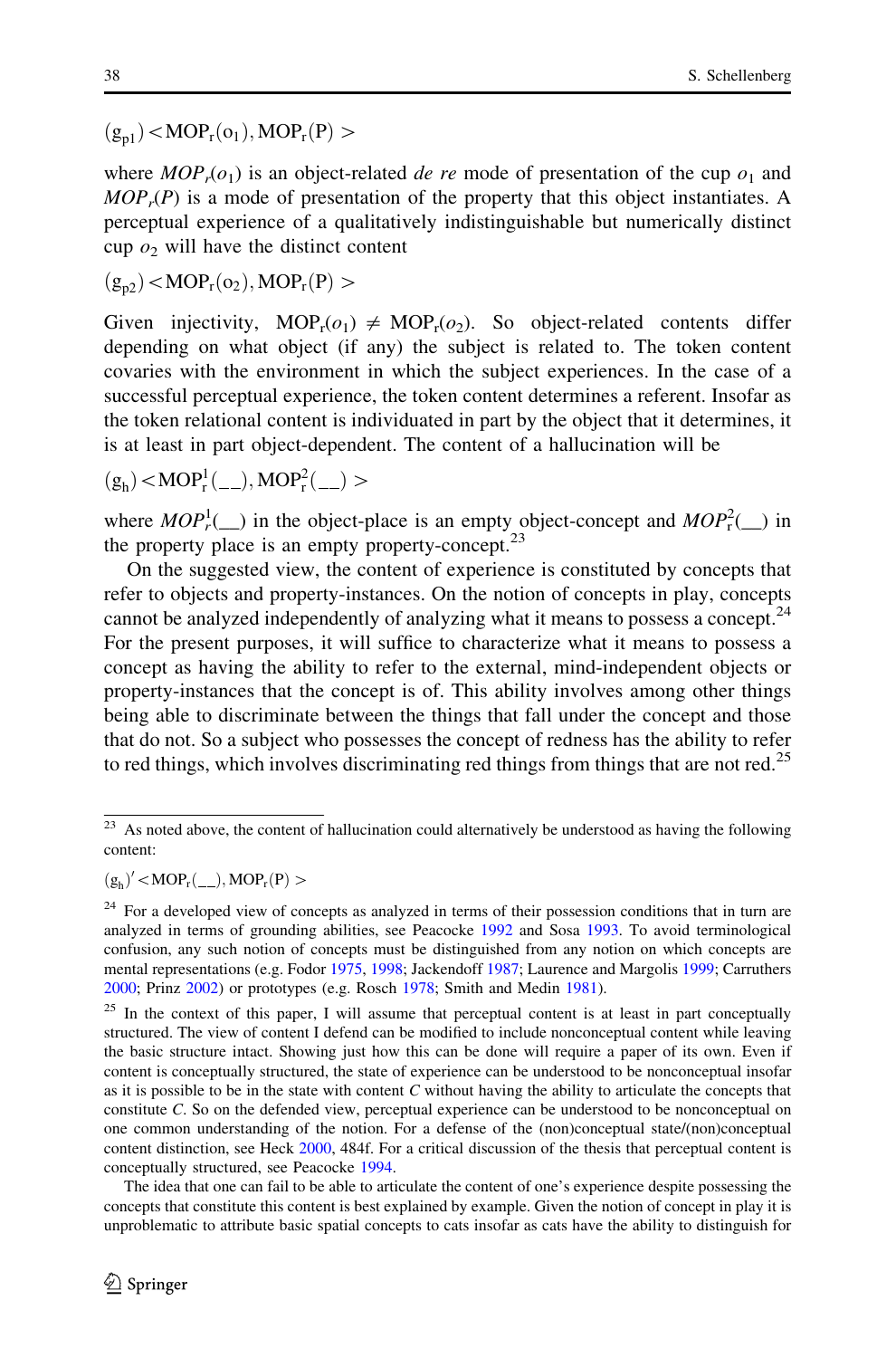The Fregean gappy content view explains the possibility that when one hallucinates an object it can seem to one as if one is perceiving a particular object. Concepts ground the ability to refer to mind-independent objects and propertyinstances irrespective of whether these objects and property-instances are in fact present in the environment of the experiencing subject. One can employ a concept while failing to refer to what the concept purports to pick out. If the relevant mindindependent objects or property-instances are not present, one fails to refer. As a consequence, the concepts employed remain empty and the ensuing content is gappy. The intentional directedness to an object is accounted for by the mode of presentation in the object-place. While the gap marks that there is no relational particularity, the gappy mode of presentation accounts for the phenomenological particularity of the experience. So on the view I am suggesting, hallucinations and perceptions share a common element, namely de re modes of presentation types. These modes of presentation types just are the concepts employed. As I will argue in §5, the phenomenology of experience is best thought of as supervening on content. More specifically, any experience in which the same concepts are employed in the same sensory mode will have the same phenomenology, regardless of what object (if any) the subject is related to.

Insofar as an experiencing subject can employ a concept even if she is not in an environment that contains the object or property-instance that the concept purports to pick out, employing concepts is independent of objects and properties. As a consequence, subjectively indistinguishable experiences share a content element that is independent of objects and properties. The common element is constituted by the concepts employed, that is, by de re mode of presentation types. So objectdependence is not an essential feature of object-related *de re* modes of presentation. Although a part of the content is object-dependent in the case of a perceptual experience, the very same type of *de re* mode of presentation can be tokened if no object is present. The token content of the hallucinatory experience is naturally not object-dependent.<sup>26</sup> I have argued that the content of a successful perceptual experience depends (at least in part) on what it is about and that subjectively indistinguishable perceptual and hallucinatory experiences share a de re mode of

Footnote 25 continued

instance between one object being above rather than below a second object or one object being to one rather than the other side of a second object. If this is right, then it is plausible to say that cats possess such basic spatial concepts despite the fact that they do not have the tools to articulate the content of their perceptions. Similarly, it is plausible that we possess perceptual demonstrative concepts that ground our ability to pick out features of our environment, such as the particular vivid and varied color play of a lush forest, without having the tools to fully articulate the content of our perception when we see such a lush forest.

<sup>&</sup>lt;sup>26</sup> It will be helpful to distinguish this way of thinking about perceptual content from Peacocke's early view of content [\(1981](#page-28-0), in particular p. 189f. and p. 197). According to Peacocke, there is no token mode of presentation if there is no reference: token modes of presentation are fully object-dependent. So on his view, hallucinatory mental states would be characterized only by a content type, not by a content token. In contrast, I have argued that hallucinating subjects are in mental states with a token content, but this token content is defective insofar as it is gappy. So on my view, token contents are not necessarily objectdependent. Only a part of the token content of a successful perceptual experience is object-dependent.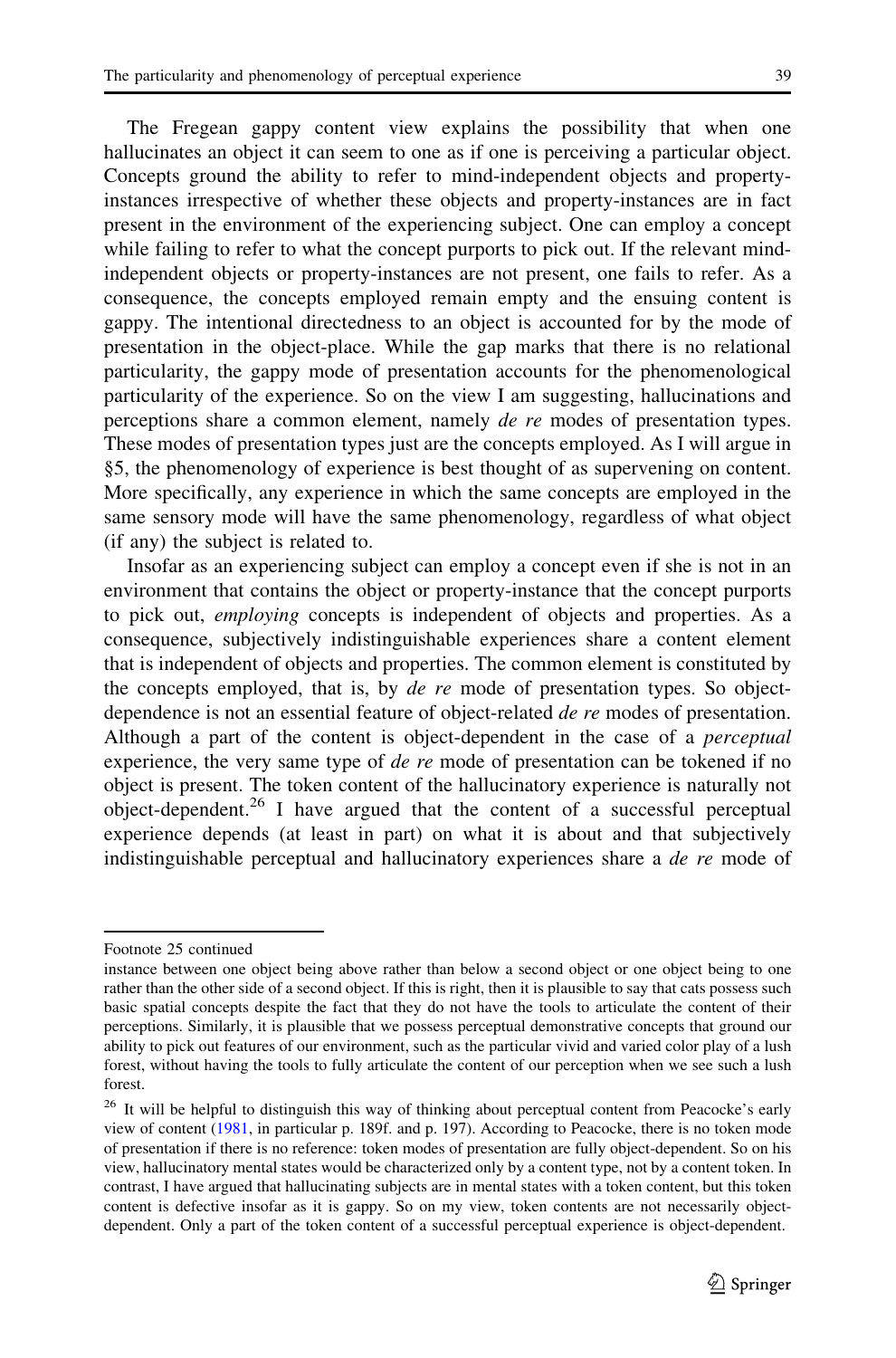presentation type. I have identified this de re mode of presentation type with the concepts employed in experience.

One might object that  $(g_h)$  is not an adequate way of characterizing the content of a hallucination since it cannot account for the fact that the content of a hallucination is inaccurate: given the presence of a gap in the content, the content cannot determine an accuracy condition. In order to respond to this objection, it is necessary to distinguish two ways that a content can be inaccurate. One way is for the content to make a claim about the situation that is not accurate. A second way is for it to fail to make an accurate claim about the situation. To illustrate this second sense of inaccuracy, suppose that I claim that Pegasus lives in my house. This claim is inaccurate. Given that ''Pegasus'' does not refer, the inaccuracy in question is that I have failed to make an accurate claim about the situation. Applied to experience, the idea is that in the case of a (non-veridical) hallucination it seems to the hallucinating subject as if she is related to an object. Since the relevant object is not present, she fails to be so related. As a consequence, she is suffering a presupposition failure. She is mistaken in her assumption that she is perceptually related to the object that it seems to her is present. If inaccuracy is understood in this second way, then a hallucination can have a gappy content and nonetheless be inaccurate. On this understanding of gappy contents, the fact that a content is gappy implies that the content is necessarily inaccurate. $27$ 

While the token gappy content of a hallucination is necessarily inaccurate, the relevant content type could be either accurate or inaccurate. As I have argued, subjectively indistinguishable experiences have the same content type, but the token content covaries with the environment of the experiencing subject. Depending on the environment of the subject, the very same content type is either accurate or inaccurate. A content-token is guaranteed to be accurate as long as it is not gappy, while a gappy content token necessarily fails to be accurate insofar as it fails to make an accurate claim of the world.

On this view, there is nothing veridical about so-called ''veridical hallucinations''. In such a case, a subject is hallucinating but her environment happens to be just the way she hallucinates it to be. Since the subject is not perceptually related to the object that it seems to her is present (and coincidently happens to be present) the content of her experience is gappy. Indeed, the content of subjectively indistinguishable hallucinations will be the very same—even if one hallucination is nonveridical and the other a so-called ''veridical hallucination''.

Now, we rejected the Russellian gappy content view on grounds that it cannot account for hallucinations of uninstantiated properties without making controversial phenomenological and metaphysical commitments. How can the Fregean gappy content view account for such hallucinations? On the suggested view, the content of a hallucination of supersaturated red can be analyzed as a result of jointly employing the concepts of redness and saturatedness, thereby inducing an

 $27$  For a dissenting view of the truth-value of gappy propositions, see Everett [2003](#page-28-0).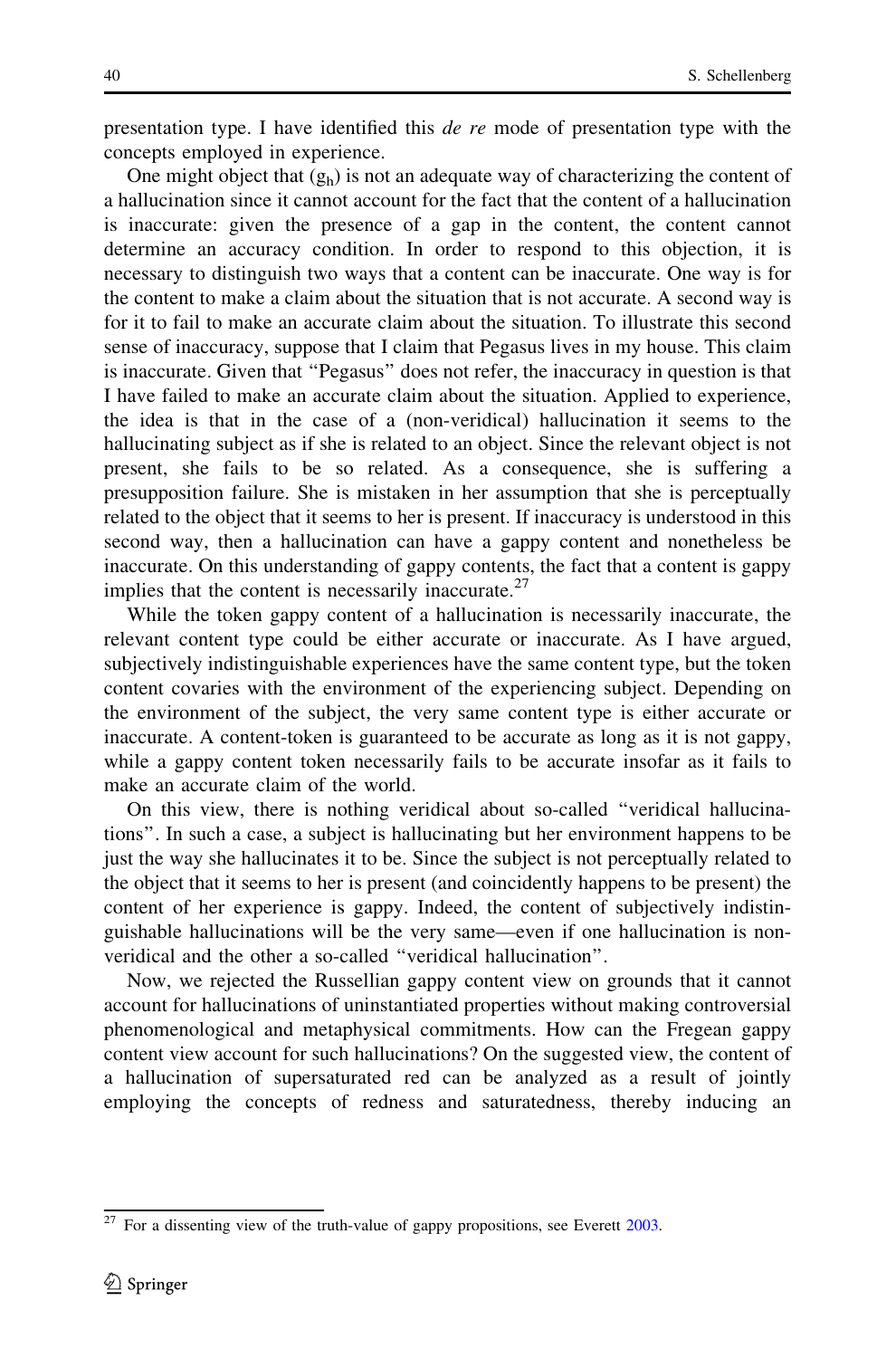experience of a particularly saturated red.<sup>28</sup> By contrast to Russellian gappy contents, this approach does not require that experiences of uninstantiated properties are analyzed in terms of awareness or acquaintance relations to the relevant uninstantiated properties. For on the notion of concepts in play, possessing a concept is to have the ability to refer to the external, mind-independent objects or property-instances that the concept is of. Since the content of hallucination is constituted by empty concepts rather than the naked properties that the experience is seemingly of, the content can be analyzed without any appeal to uninstantiated properties. So on the suggested view, there is no reason to think that one must stand in an awareness or an acquaintance relation to the property of being supersaturated red when having a hallucination of supersaturated red.

Before I proceed to showing how the Fregean gappy content view grounds the particularity and phenomenology of perceptual experience, I will consider two potential competitors to the suggested view. One might argue that there is no reason to appeal to gaps to account for the content of hallucinations. An alternative solution is to say that the gaps are filled by intentional objects. On such a view, experience is a matter of representing properties that are ascribed to intentional objects.<sup>29</sup> These intentional objects can be thought of as existing abstracta or as non-existing concreta. I take such a view to be an alternative to the suggested view, however, I take it to be less attractive for two reasons. One reason is that if hallucinations are construed as relations between subjects and intentional objects, then one is pressed to construe perceptions as relations between subjects and intentional objects as well. However doing so leads to well-known problems.<sup>30</sup> A second reason is that positing intentional objects does not bring about any explanatory gain over the suggested view with regard to the phenomenology of experience, while being less powerful in explaining both the relational particularity of perceptions and the absence of relational particularity in hallucinations.

I have argued that perceptual experience plays multiple explanatory roles and that perceptual content should be understood as serving multiple explanatory purposes. More specifically, I have argued that experiential content has both a component that grounds phenomenology and a component that accounts for the relation to the perceived object. An alternative way of satisfying these two explanatory roles is to argue that experience has multiple layers of content. On such a multiple contents view, different layers of content satisfy the two explanatory roles. I take such a view to be the most powerful alternative to the gappy content view. So I will elaborate on how the two views compare. There are many reasons to introduce multiple layers of content. My argument, if right, undermines at least one

 $28$  For a detailed discussion of this set of issues, see my forthcoming-b. An alternative way to account for a hallucination of supersaturated red within the framework provided is to analyze it as a result of employing the concept of red, while extrapolating from perceptions of red with regular levels of saturatedness.

<sup>&</sup>lt;sup>29</sup> For different versions of such a view, see Lycan [1996](#page-28-0) and Crane [1998.](#page-28-0)

<sup>30</sup> For a recent discussion, see Loar [2003.](#page-28-0) Loar argues that a view on which perception is construed as a relation to an intentional object is phenomenally implausible. For a discussion of the skeptical problems that ensue if the content of mental states is understood as constituted by intentional objects or relations to intentional objects, see for instance Brewer [1999.](#page-27-0)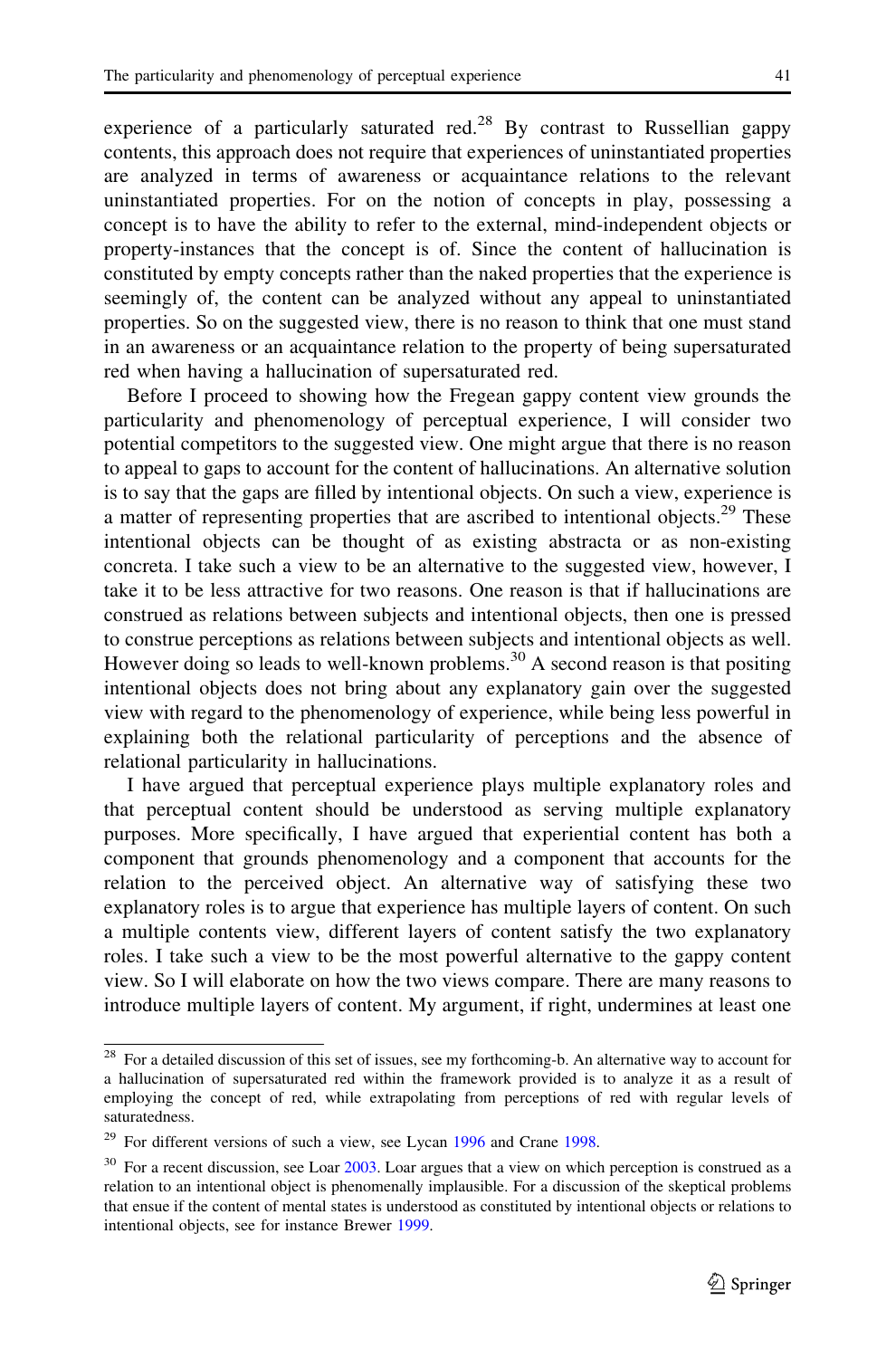motivation, namely the motivation that one layer grounds phenomenology while another layer accounts for the reference-fixing role of perceptual experience. I will focus on those versions of the multiple contents view that are motivated by this concern. Among these, there are many ways of thinking about the different layers of content. According to Horgan and Tienson ([2002\)](#page-28-0), one layer is a narrow content, while the other is a wide content. Subtleties aside, Chalmers [\(2006b](#page-28-0)) argues that one layer is a Fregean content that is associated with a primary intension, which is a function from centered worlds to extensions; while the other is a Russellian content that is associated with a secondary intension, which is a function from uncentered worlds to extensions. What these views have in common is that one layer grounds the phenomenology of the mental state, while the other determines the reference of the mental state.

The Fregean gappy content view is motivated by many of the same concerns as the multiple contents view, but it does not entail the multiple contents view and it is not a particular version of that view. The multiple contents thesis entails that experience has different sets of accuracy conditions associated with the different layers of content. The thesis that experience has multiple explanatory purposes involves no such entailment: on the Fregean gappy content view, any experience has only one content and thus only one accuracy condition. So the suggested view provides a way of satisfying the different explanatory roles of perceptual content without introducing a second layer of content. As the second difference between the two views will show, there are powerful reasons to resist introducing different layers of content to account for the different explanatory roles of perceptual content.

In contrast to the multiple contents view, the suggested view is a view of both the constituents of perceptual content and of what holds these constituents together. It takes seriously Frege's insight that senses play a dual role: they have a cognitive significance and they determine a reference—at least in the successful case. On the multiple contents view, the cognitive significance and the reference-determining role of expressions are accounted for on different levels of content. All subjectively indistinguishable contents will have the same content on one level, but depending on the environment they may have a different content on the other level. The relation between the phenomenal content and the perceived object is simply the semantic relation of satisfaction.

A view that thinks of perception as the co-instantiation of two independent elements is a version of what I called conjunctivism. It is a version of conjunctivism on which the relational element is not simply a perceptual relation between a subject and an object, but rather constitutes an object-dependent layer of content. In contrast to the simple version of conjunctivism that I considered in §3, the multiple contents view can account for relational particularity since one level of content is objectdependent. However, since the layer of content that accounts for relational particularity is independent of the layer of content that grounds phenomenology, the questions arise as to how phenomenal contents are connected to what they are about. Consider Chalmers's epistemic two-dimensional semantics. As Chalmers notes, ''primary intensions do not determine extensions in a strong sense (although they may still determine extension relative to context)" ([2006b,](#page-28-0) p. 596). The layer of content that grounds the phenomenology of the experience does not itself determine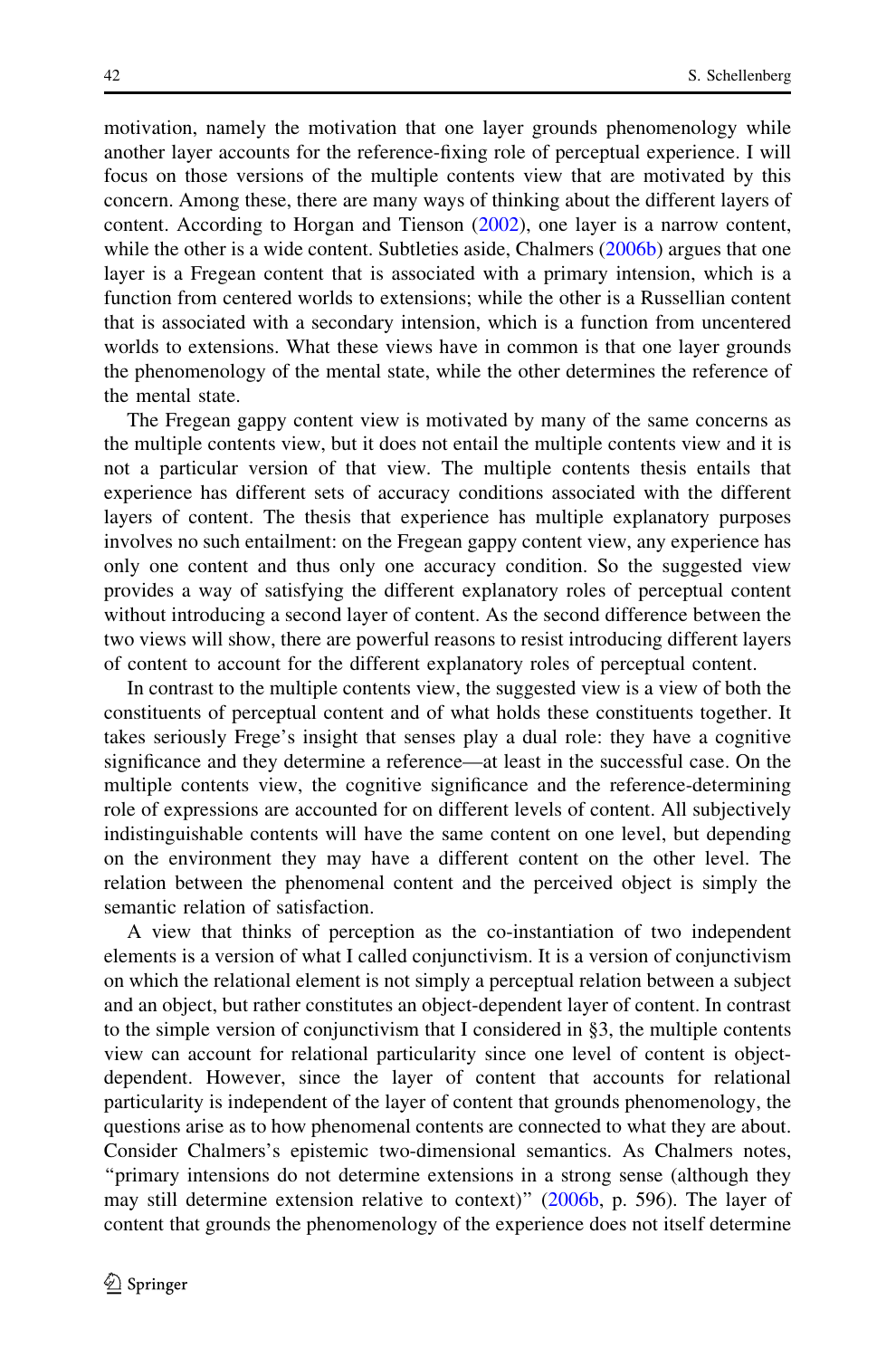an extension. Chalmers considers the possibility of accounting for the referencedetermining role of senses by stipulating that the sense of an expression-token is an ordered pair of its primary intension and its extension (p. 596). Although such an ordered pair plays the role of determining reference, it does so trivially given that the extension is part of the ordered pair. The question remains how the primary intensions, that is, the phenomenal contents, are connected to what they are about.

Being in a perceptual state is not just a matter of conceiving of an object and (in the successful case) being causally related to that object. Arguably, something is required that connects the content to a subject matter by some non-attributional means. On the suggested view, concepts fulfill the role of connecting mental states with their objects. They ground phenomenology and account for the referencedetermining role of Fregean senses by relating a representation with a nonrepresentational element, that is, a mind-independent object or a property-instance. So on the suggested view, it is part of the very nature of concepts to play both roles and the two roles are interdependent. Therefore, an object-related de re mode of presentation cannot be identified with an ordered pair of a de dicto mode of presentation and a referent.<sup>31</sup>

The view I have defended is fundamentally representational insofar as both perceptual and hallucinatory experiences have content. The view is fundamentally relational insofar as a perception has the particular content it has because the experiencing subject is perceptually related to a particular object. Moreover, insofar as the content of experience is constituted by concepts the possession of which grounds the ability to refer to objects and property-instances, relations to objects and property-instances are implicated in the very nature of experiential content. In the next section, I will show how the suggested view grounds the particularity and phenomenology of perceptual experience.

# 5 Grounding the particularity and phenomenology of perceptual experience

In the last section, I argued that perceptual experience is fundamentally both relational and representational. More specifically, I argued that the content of experience is constituted by object-related de re modes of presentation and analogous modes of presentation of property-instances. In this section, I will show how the suggested view can combine the virtues of relationalism and representationalism, while avoiding the difficulties of the austere versions of these views.

<sup>&</sup>lt;sup>31</sup> To deny that the content can be identified with such an ordered pair is not to deny that the content can be analyzed into two layers: one of which is object-dependent, the other of which is object-independent. However, the ability to analyze A in terms of B, does not imply that A is identified with B. It would lead well beyond the scope of this paper to discuss this set of issues in detail here. For a defense of the thesis that de re contents cannot be reduced to de dicto contents and referents, see Evans [1981.](#page-28-0) For a recent critical discussion of two-dimensional semantics, see for instance Speaks [2009.](#page-29-0)

It should be noted that a defender of the multiple contents view could understand one of the layers of content as potentially gappy and thus synthesize the gappy content view with the multiple contents view. Arguably, a gappy multiple contents view (that is, a view on which one layer of content is potentially gappy) would face the very same problems as a simple multiple contents view (that is, a view on which no layer of content is gappy).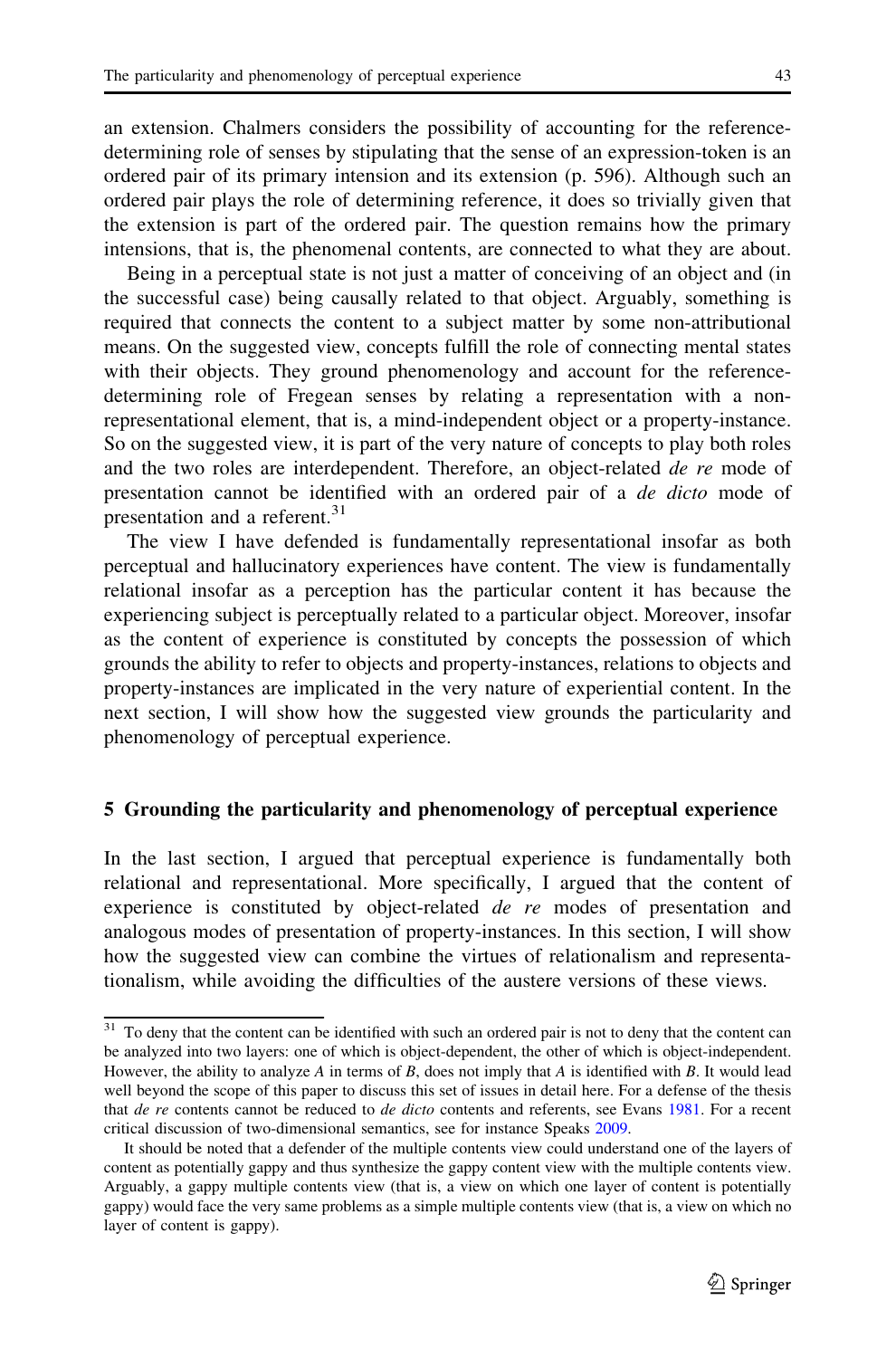Austere relationalists argue that perceptual experience is fundamentally a relation to an object. The suggested view accepts this central relationalist insight insofar as perceptual content is understood to be inherently relational. What does it mean for content to be inherently relational? If perceptual content is constituted by concepts and possessing a concept is understood in terms of an ability to refer to the objects or property-instances that the concept is of, then relations to objects and propertyinstances are implicated in the very nature of perceptual content. Moreover, if the fact that concepts pick out objects and property-instances in some environments and not in others has any semantic significance, then the content ensuing from employing concepts will depend at least in part on the environment in which they are employed. Since perceptual content is in part dependent on the objects perceived, the suggested view allows for a straightforward way of accounting for the relational particularity of perceptions. The particular object to which the subject is perceptually related secures the relational particularity of her experience. So there is a difference between the contents of perceptions of numerically distinct but qualitatively indistinguishable objects. If a subject sees a white coffee cup and without her noticing the cup is replaced by a qualitatively indistinguishable cup, then the content of her experience changes despite the fact that this change is not reflected in her phenomenology. The content of the experience changes since it is constituted by a de re mode of presentation of a different object. So what the suggested view shares with relationalism (that austere representationalism lacks) is that it can account for relational particularity.

However in contrast to austere relationalism, the view can easily account for the phenomenology of a hallucination. The suggested view accepts the central representationalist insight that experience is fundamentally a matter of representing objects and properties, regardless of whether these objects and properties are present. As a consequence, it allows for a straightforward way of explaining what accounts for the subjective indistinguishability of a hallucination and a perception. In subjectively indistinguishable experiences, the same concepts are employed in the same sensory mode. The phenomenology of experience can be identified with employing concepts in a sensory mode.<sup>32</sup> Concepts can be employed even if they fail to refer. So in contrast to disjunctivism and austere relationalism, I am arguing that hallucinations share a common element with subjectively indistinguishable perceptions. Whether or not a concept is empty will not affect the phenomenology of the experience. Only if this is the case, can the view satisfy the indistinguishability desideratum. For only if it is not revealed in phenomenology whether a concept is empty or not can a perception and a hallucination be subjectively indistinguishable. So with representationalists but against austere relationalists, I am arguing that the phenomenology of experience reflects only phenomenological particularity.

However in contrast to austere representationalism, the suggested view does not equate perceptual content with phenomenal content and as a consequence can

<sup>&</sup>lt;sup>32</sup> Alternatively, one could argue that only part of phenomenology is identified with employing concepts in a sensory mode so as to leave room for aspects of phenomenology—such as blurriness and afterimages—that do not supervene on content. For a recent defense of the view that such aspects of phenomenology are best not understood as supervening on content, see Peacocke [2008.](#page-28-0)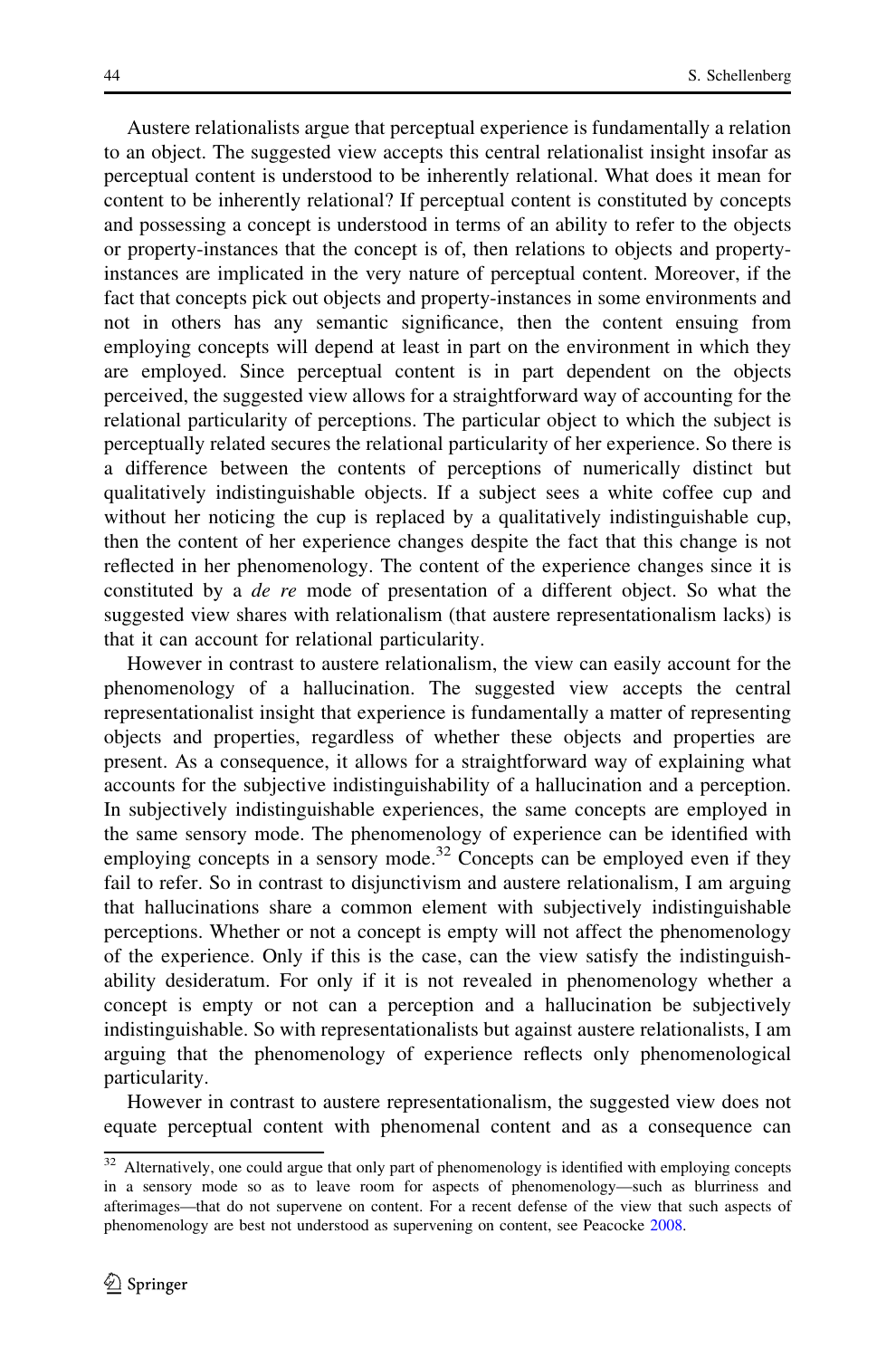account for relational particularity. Although mode of presentation types remain the same across subjectively indistinguishable experiences, token modes of presentation covary with the environment in which the subject experiences. As a consequence, there can be differences in content that are not reflected in phenomenology.

While the suggested view rejects the austere representationalist thesis that perceptual content is phenomenal content, and consequently is not compatible with so-called strong representationalism, it is compatible with weak representationalism. If a distinction is drawn between what an experience is of and what one takes one's experience to be of, then we can drive a wedge between the content and the phenomenology of an experience, without thinking of them as entirely independent. By driving a wedge between phenomenology and content one can account for the possibility that a perception and a hallucination are subjectively indistinguishable while accounting for their differences that are due to the experiencing subject being related to different environments (or not being related to any environment).

### 6 Conclusions

Views according to which perceptual experience is fundamentally relational have been taken to be in conflict with views according to which perceptual experience is fundamentally representational. I have argued that the two views can be synthesized, if the content of experience is understood in terms of potentially gappy object-related de re modes of presentation. The content of a hallucination is constituted by tokens of the same types of de re mode of presentation as the content of a subjectively indistinguishable perceptual experience. As I have argued, objectrelated *de re* modes of presentation fulfill the role of both grounding phenomenology and relating mental states with the environment to which experiencing subjects are intentionally directed.

The suggested view preserves the best features of both relationalism and representationalism, while avoiding the problems of the austere versions of these views. By equating perceptual content with phenomenal content, the austere representationalist argues that the content of two subjectively indistinguishable experiences is necessarily the same. As a consequence, the view cannot account for relational particularity. By contrast the austere relationalist can easily account for relational particularity. However since he does so by understanding the phenomenology of experience as individuated by what the experiencing subject is perceptually related to, his view faces a dilemma. Either he must accept the counterintuitive consequence that perceptions of numerically distinct but qualitatively indistinguishable objects differ with regard to their phenomenology, or he must accept that phenomenology is multiply realizable. If the austere relationalist takes the second option, he can argue that perceptions of numerically distinct but qualitatively indistinguishable objects have the same phenomenology, however, he can no longer appeal to phenomenology to account for relational particularity.

As I have shown, this dilemma is circumvented if one accepts that perceptual experience has content and that it is the content rather than the phenomenology of perceptual experience that accounts for relational particularity. The distinction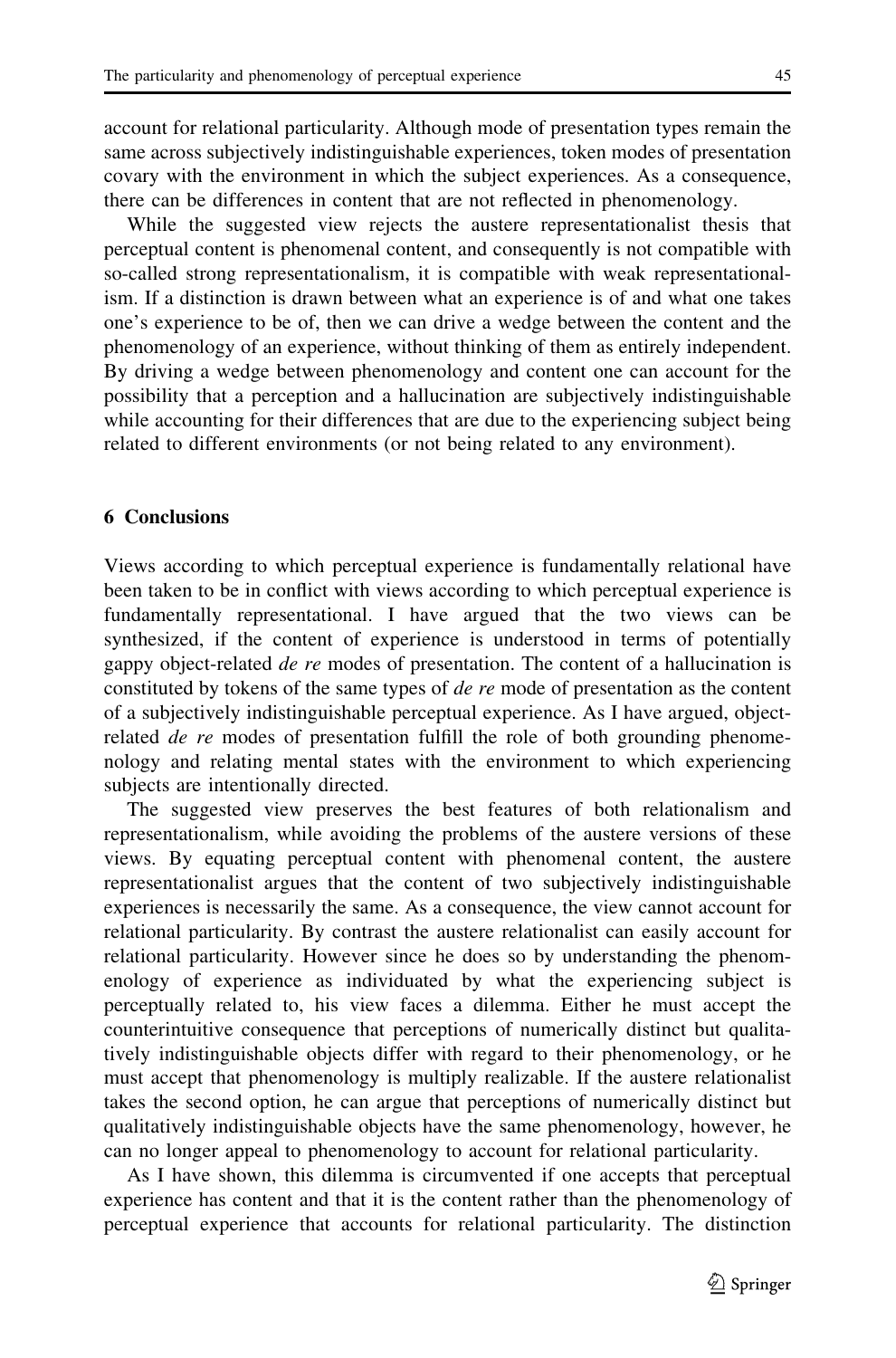between phenomenological and relational particularity that I introduced paved the way for a view of perceptual experience on which the difference between perceptions of numerically distinct but qualitatively indistinguishable objects is reflected in the content of experience, but not in its phenomenology. Moreover, the suggested view makes it possible to acknowledge that a perception and a subjectively indistinguishable hallucination differ in content, while acknowledging that they have a common element. Subjectively indistinguishable experiences instantiate the same potentially gappy de re modes of presentation, which ground the phenomenology of the experiences. However, since the gap in the content can be filled by different objects (or not filled at all) there is a difference between the contents of these subjectively indistinguishable experiences. So the suggested view of perceptual experience allows one to synthesize the representationalist insight that perceptual experience is fundamentally a matter of representing objects and properties with the relationalist insight that perceptual experience is not simply a matter of cognitive contents becoming subjectively available.

Acknowledgements This article has a long history and so I am indebted to an unusual amount of people. I thank Keith Allen, Kent Bach, Alex Byrne, Herman Cappelen, David Chalmers, Bill Fish, Jim John, Heather Logue, Gurpreet Rattan, Jonathan Schaffer, Susanna Siegel, Daniel Stoljar, Crispin Wright, and Wayne Wu for discussions and comments on a draft of this paper. Particular thanks are due to John Campbell and Terry Horgan who both commented on this paper at a refereed symposium at the APA Pacific Division meeting 2008. I am grateful to the audience at that event for suggestions and questions as well as audiences at the Arché Research Centre at the University of St. Andrews, NYU, Rutgers University, UC Riverside, University of Leeds, Monash University, Universite´ de Fribourg, University of Melbourne, University of Sydney, and Yale as well as audiences at the Australasian Association for Philosophy Meeting 2007, the Bled Epistemology Conference, the Russell IV Conference, the Tucson Toward a Science of Consciousness Conference 2008, and the ANU workshop on the Relational and Representational Character of Perceptual Experience. The early versions of this paper were presented under the title ''Perceptual Content, Representations, Relations''. This paper is a development of the central chapter of my dissertation. I thank Robert Brandom, Anil Gupta, John McDowell, and Stephen Engstrom for their help with that project.

### **References**

Bach, K. (1987). Thought and reference. Oxford: Oxford University Press (revised with postscript 1994). Bach, K. (2007). Searle against the world: How can experiences find their objects? In S. L. Tsohatzidis

- (Ed.), John Searle's philosophy of language (pp. 64–78). Cambridge: Cambridge University Press. Block, N. (2003). Mental paint. In M. Hahn & B. Ramberg (Eds.), Reflections and replies: Essays on the
- philosophy of Tyler Burge (pp. 165–200). Cambridge, MA: MIT Press.
- Braun, D. (1993). Empty names. Nous, 27, 449-469.
- Brewer, B. (1999). Perception and reason. Oxford: Oxford University Press.
- Brewer, B. (2006). Perception and content. The European Journal of Philosophy, 14, 165–181.

Brewer, B. (2007). Perception and its objects. Philosophical Studies, 132, 87–97.

Burge, T. (1977/2007). "Belief de re" with Postscript. In Foundations of mind (pp. 44–81). Oxford: Oxford University Press.

Burge, T. (1991). Vision and intentional content. In E. LePore & R. van Gulick (Eds.), John Searle and his critics (pp. 195–214). Oxford: Blackwell.

Byrne, A. (2001). Intentionalism defended. The Philosophical Review, 110, 199–240.

Campbell, J. (2002). Reference and consciousness. Oxford: Clarendon Press.

<span id="page-27-0"></span>Carruthers, P. (2000). Phenomenal consciousness: A naturalistic theory. Cambridge: Cambridge University Press.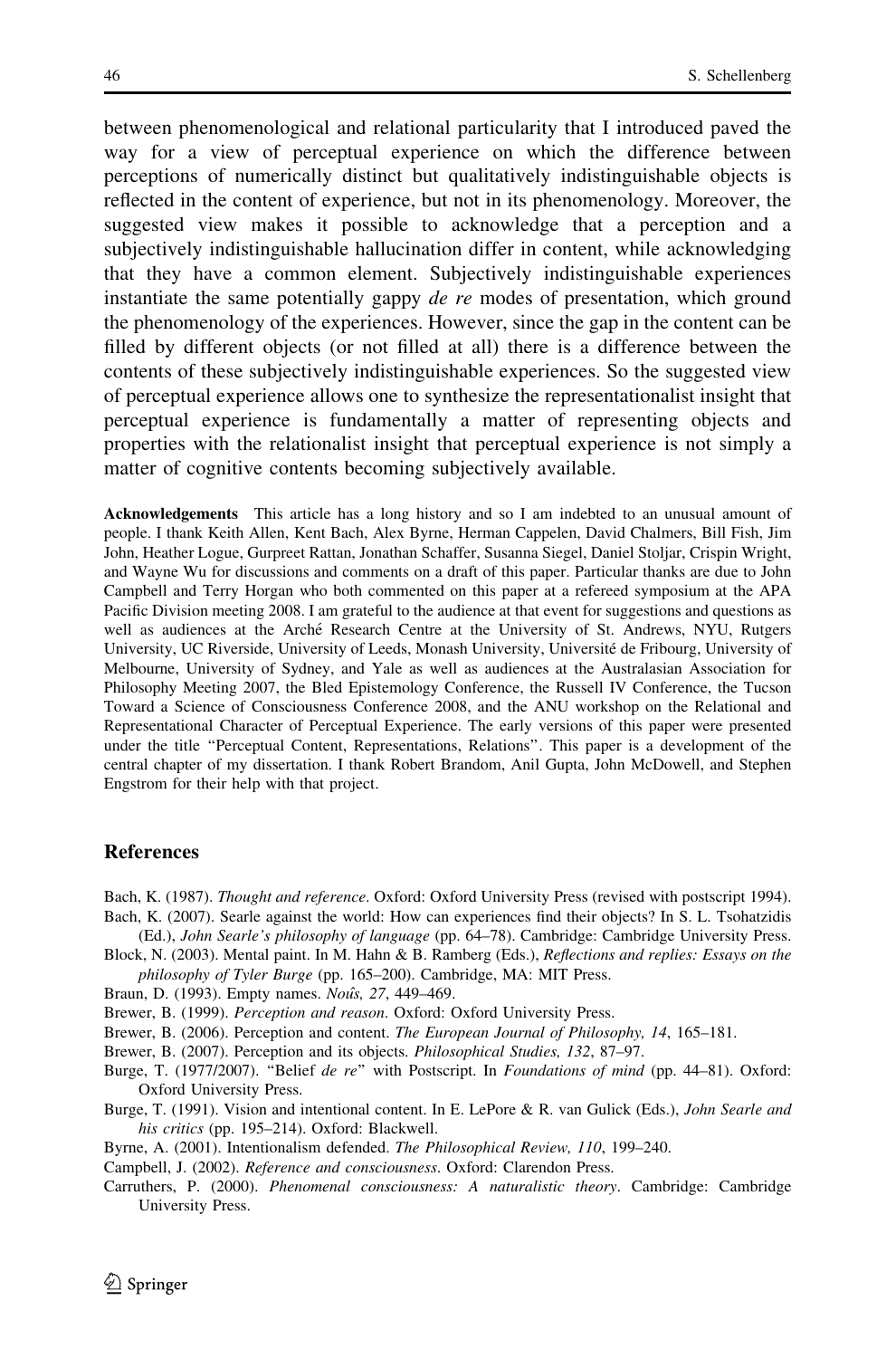- Chalmers, D. (2006a). Perception and the fall from Eden. In T. Gendler & J. Hawthorne (Eds.), Perceptual experience (pp. 49–125). Oxford: Clarendon Press.
- Chalmers, D. (2006b). Two-dimensional semantics. In E. LePore & B. Smith (Eds.), Oxford handbook of the philosophy of language (pp. 574–606). Oxford: Oxford University Press.
- Crane, T. (1998). Intentionality as the mark of the mental. In A. O'Hear (Ed.), Contemporary issues in the philosophy of mind (pp. 229–251). Cambridge: Cambridge University Press.
- Crane, T. (2006). Is there a perceptual relation? In T. Gendler & J. Hawthorne (Eds.), Perceptual experience (pp. 126–146). Oxford: Clarendon Press.
- Davies, M. (1992). Perceptual content and local supervenience. Proceedings of the Aristotelian Society, 92, 21–45.
- Evans, G. (1981). Understanding demonstratives. In Collected papers (pp. 291–321). Oxford: Clarendon Press.
- Evans, G. (1982). The varieties of reference (ed. J. McDowell). Oxford: Clarendon Press.
- Everett, A. (2003). Empty names and 'gappy' propositions. Philosophical Studies, 116, 1–36.
- Fodor, J. (1975). The language of thought. Cambridge, MA: Harvard University Press.
- Fodor, J. (1998). Concepts: Where cognitive science went wrong. New York: Oxford University Press.
- Grice, H. P. (1961). The causal theory of perception. Proceedings of the Aristotelian Society, 35, 121– 168.
- Haddock, A. & Macpherson, F. (2008). Introduction: Varieties of disjunctivism. In A. Haddock & F. Macpherson (Eds.), Disjunctivism: Perception, action, knowledge (pp. 1–24). Oxford: Oxford University Press.
- Heck, R. (2000). Nonconceptual content and the space of reasons. The Philosophical Review, 109, 483– 523.
- Hinton, J. M. (1973). Experiences. Oxford: Oxford University Press.
- Horgan, T., & Tienson, J. (2002). The intentionality of phenomenology and the phenomenology of intentionality. In D. Chalmers (Ed.), *Philosophy of mind: Classical and contemporary readings* (pp. 520–533). Oxford: Oxford University Press.
- Jackendoff, R. (1987). Computation and cognition. Cambridge, MA: MIT Press.
- Jeshion, R. (2002). Acquaintanceless de re belief. In J. Campbell, M. O'Rourke, & D. Shier (Eds.), Meaning and truth (pp. 53–78). New York: Seven Bridges Press.
- Laurence, S., & Margolis, E. (1999). Concepts and cognitive science. In E. Margolis & S. Laurence (Eds.), Concepts: Core readings (pp. 3–81). Cambridge, MA: MIT Press.
- Loar, B. (2003). Transparent experience and the availability of qualia. In Q. Smith & A. Jokic (Eds.), New philosophical perspectives (pp. 77–96). Oxford: Oxford University Press.
- Lycan, W. G. (1996). Consciousness and experience. Cambridge, MA: MIT Press.
- Martin, M. G. F. (2000). Beyond dispute: Sense-data, intentionality and the mind-body problem. In T. Crane & S. Patterson (Eds.), History of the mind-body problem (pp. 195–231). London: Routledge.
- Martin, M. G. F. (2002). Particular thoughts and singular thoughts. In A. O'Hear (Ed.), Logic, thought and language (pp. 173–214). Cambridge: Cambridge University Press.
- McDowell, J. (1982). Criteria, defeasibility, and knowledge. Proceedings of the British Academy, 68, 455–479.
- McDowell, J. (1984). De re senses. The Philosophical Quarterly, 34, 283–294.
- McGinn, C. (1982). The character of mind. Oxford: Oxford University Press.
- Millar, A. (1991). Reasons and experiences. Oxford: Oxford University Press.
- Moore, G. E. (1953). Some main problems of philosophy. London: George Allen and Unwin.
- Pautz, A. (2009). What are the contents of experiences? Philosophical Quarterly, 59, 483–507.
- Peacocke, C. (1981). Demonstrative thought and psychological explanation. Synthese, 49, 187–217.
- Peacocke, C. (1992). A study of concepts. Cambridge, MA: MIT Press.
- Peacocke, C. (1994). Nonconceptual content: Kinds, rationales and relations. Mind and Language, 9, 419–430.
- Peacocke, C. (2008). Sensational properties: Theses to accept and theses to reject. Revue Internationale de Philosophie, 62, 7–24 (in a special issue on the Philosophy of Mind, ed. J. Proust).
- Price, H. H. (1950). Perception. London: Methuen.
- Prinz, J. (2002). Furnishing the mind: Concepts and their perceptual basis. Cambridge, MA: MIT Press. Recanati, F. (1993). Direct reference: From language to thought. London: Blackwell.
- Rosch, E. (1978). Principles of categorization. In E. Rosch & B. Lloyd (Eds.), Cognition and categorization (pp. 27–48). Hillsdale, NJ: Lawrence Erlbaum Associates.
- <span id="page-28-0"></span>Schellenberg, S. (2006). Perception in perspective. Doctoral Dissertation, University of Pittsburgh.